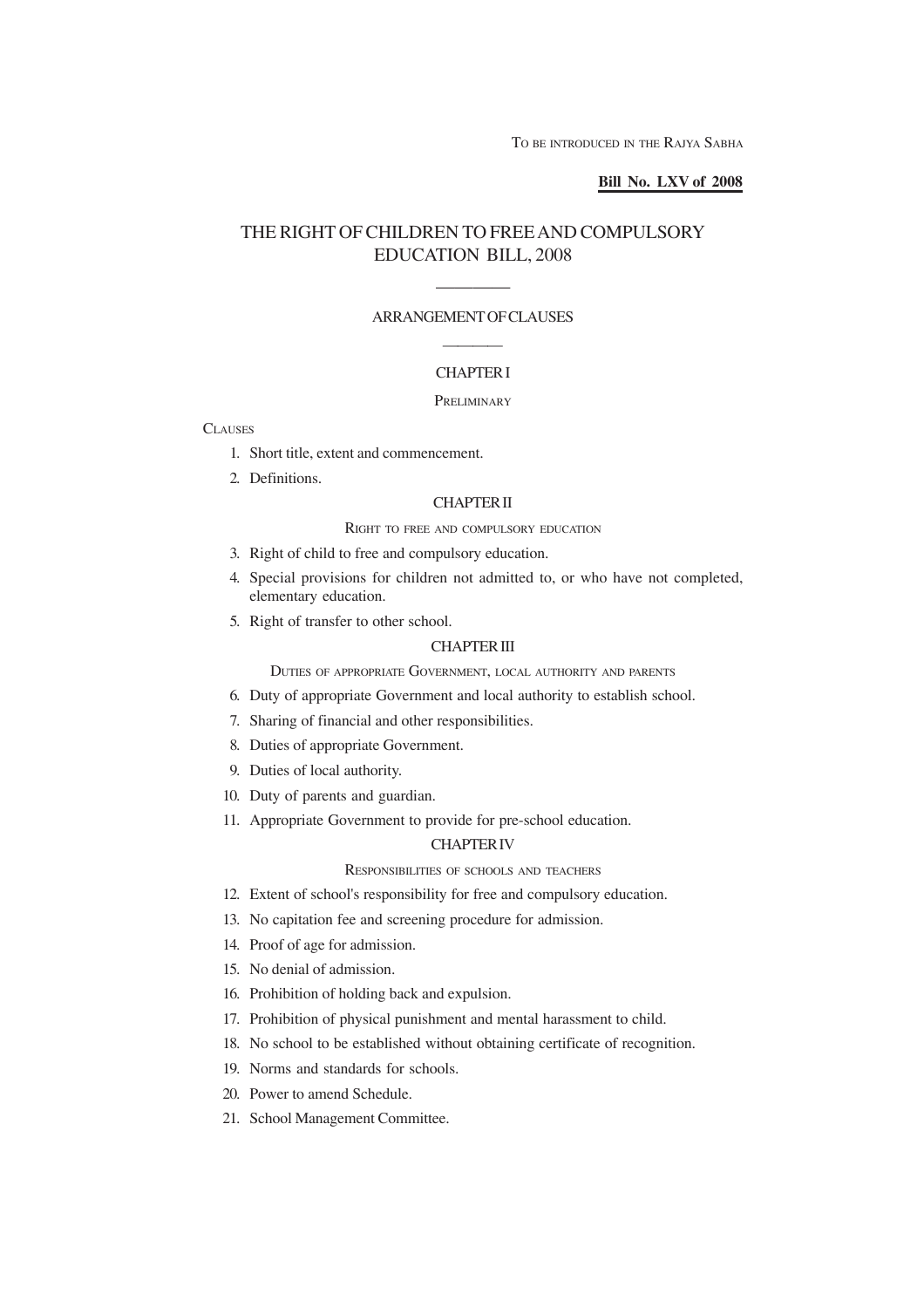#### **CLAUSES**

- 22. School Development Plan.
- 23. Qualifications for appointment and terms and conditions of service of teachers.
- 24. Duties of teachers and redressal of grievances.
- 25. Pupil-Teacher Ratio.
- 26. Filling up vacancies of teachers.
- 27. Prohibition of deployment of teachers for non-educational purposes.
- 28. Prohibition of private tuition by teacher.

## CHAPTER V

CURRICULUM AND COMPLETION OF ELEMENTARY EDUCATION

- 29. Curriculum and evaluation procedure.
- 30. Examination and completion certificate.

## CHAPTER VI

## PROTECTION OF RIGHT OF CHILDREN

- 31. Monitoring of child's right to education.
- 32. Redressal of grievances.
- 33. Constitution of National Advisory Council.

## CHAPTER VII

## **MISCELLANEOUS**

- 34. Power to issue directions.
- 35. Previous sanction for prosecution.
- 36. Protection of action taken in good faith.
- 37. Power of appropriate Government to make rules. THE SCHEDULE.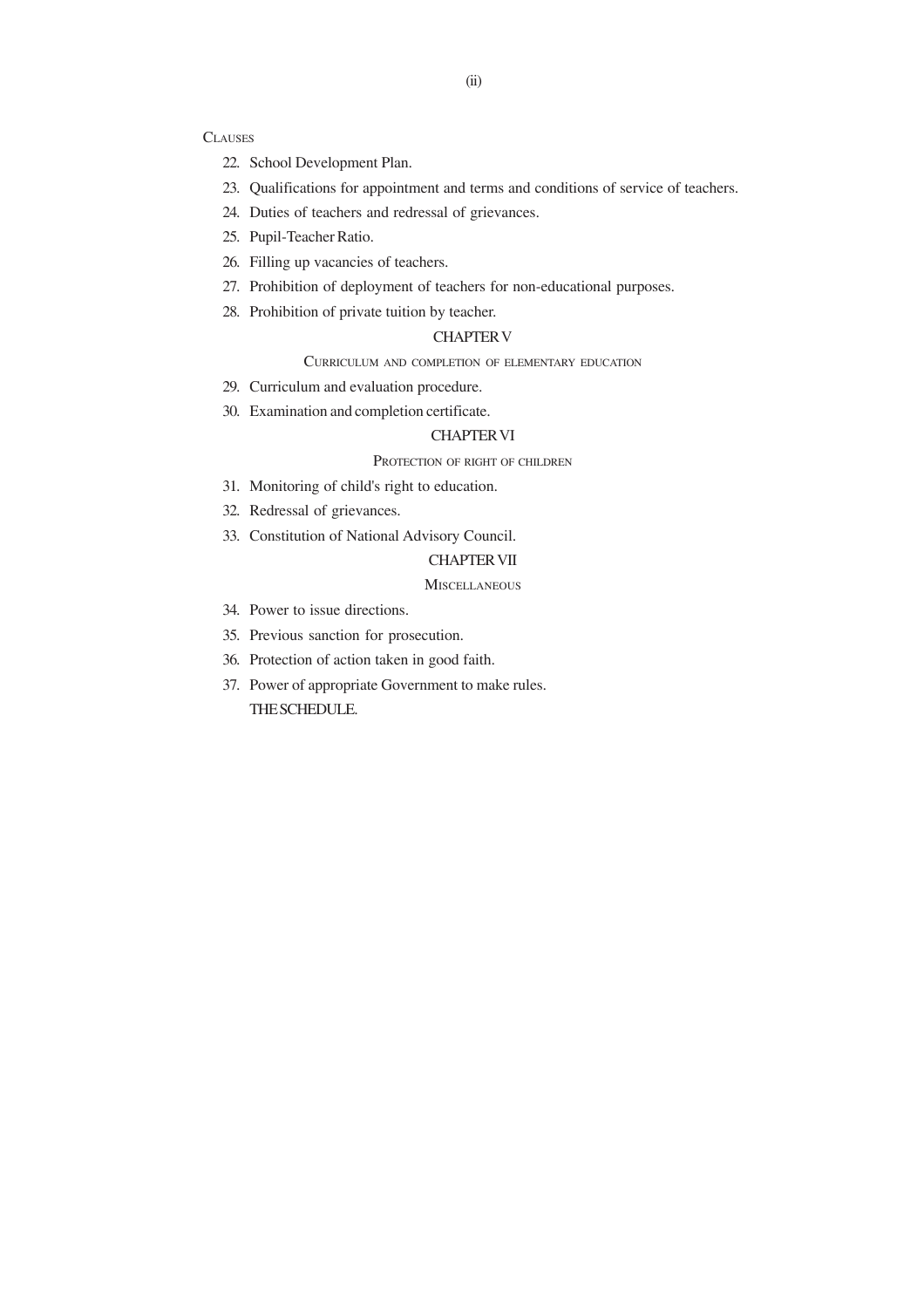TO BE INTRODUCED IN THE RAJYA SABHA

**Bill No. LXV of 2008**

## THE RIGHT OF CHILDREN TO FREE AND COMPULSORY EDUCATION BILL, 2008

A

## BILL

*to provide for free and compulsory education to all children of the age of six to fourteen years.*

BE it enacted by Parliament in the Fifty-ninth Year of the Republic of India as follows:—

## CHAPTER I

## PRELIMINARY

**1.** (*1*) This Act may be called the Right of Children to Free and Compulsory Education Short title, Act, 2008.

(*2*) It shall extend to the whole of India except the State of Jammu and Kashmir.

(*3*) It shall come into force on such date as the Central Government may, by notification in the Official Gazette, appoint.

**2.** In this Act, unless the context otherwise requires,—

Definitions.

extent and commencement.

(*a*) "appropriate Government" means—

(*i*) in relation to a school established, owned or controlled by the Central Government, or the administrator of the Union territory, having no legislature, the Central Government;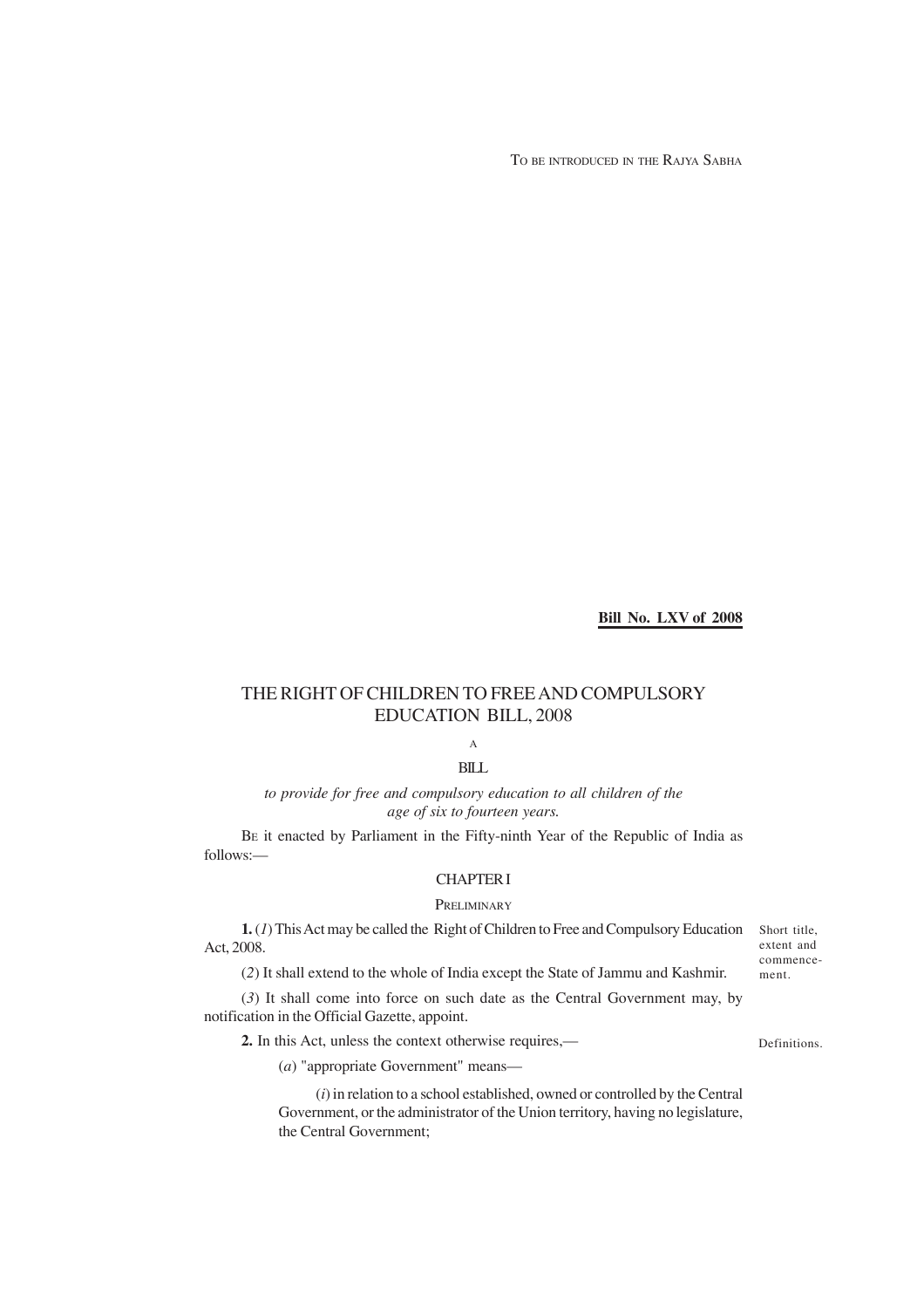(*ii*) in relation to a school, other than the school referred to in subclause (*i*), established within the territory of—

(*A*) a State, the State Government;

(*B*) a Union territory having legislature, the Government of that Union territory;

(*b*) "capitation fee" means any kind of donation or contribution or payment other than the fee notified by the school;

(*c*) "child" means a male or female child of the age of six to fourteen years;

(*d*) "child belonging to disadvantaged group" means a child belonging to the scheduled caste, the scheduled tribe, the socially and educationally backward class or such other group having disadvantage owing to social, cultural, economical, geographical, linguistic, gender or such other factor, as may be specified by the appropriate Government, by notification;

(*e*) "child belonging to weaker section" means a child belonging to such parent or guardian whose annual income is lower than the minimum limit specified by the appropriate Government, by notification;

(*f*) "elementary education" means the education from first class to eighth class;

(*g*) "guardian", in relation to a child, means a person having the care and custody of that child and includes a natural guardian or guardian appointed or declared by a court or a statute;

(*h*) "local authority" means a Municipal Corporation or Municipal Council or Zila Parishad or Nagar Panchayat or Panchayat, by whatever name called, and includes such other authority or body having administrative control over the school or empowered by or under any law for the time being in force to function as a local authority in any city, town or village;

(*i*) "National Commission for Protection of Child Rights" means the National Commission for Protection of Child Rights constituted under section 3 of the Commissions for Protection of Child Rights Act, 2005;

4 of 2006.

(*j*) "notification" means a notification published in the Official Gazette;

(*k*) "parent" means either the natural or step or adoptive father or mother of a child;

(*l*) "prescribed" means prescribed by rules made under this Act;

(*m*) "Schedule" means the Schedule annexed to this Act;

(*n*) "School" means any recognised school imparting elementary education and includes—

(*i*) a school established, owned or controlled by the appropriate Government or a local authority;

(*ii*) an aided school receiving aid or grants to meet whole or part of its expenses from the appropriate Government or the local authority;

(*iii*) a school belonging to specified category; and

(*iv*) an unaided school not receiving any kind of aid or grants to meet its expenses from the appropriate Government or the local authority;

(*o*) "screening procedure" means the method of selection for admission of a child, in preference over another, other than a random method;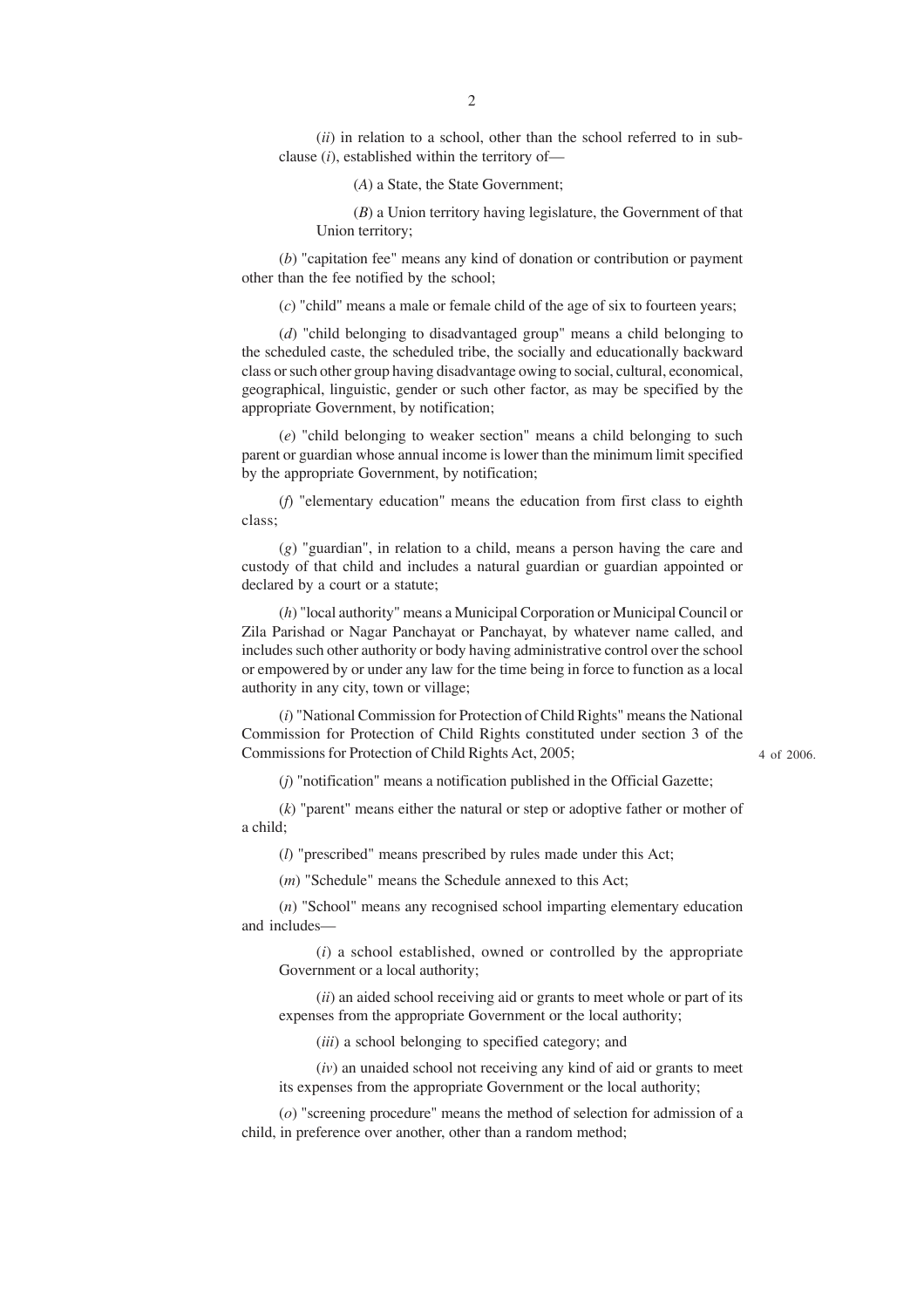(*p*) "specified category", in relation to a school, means a school known as Kendriya Vidyalaya, Navodaya Vidyalaya, Sainik School or any other school having a distinct character which may be specified, by notification, by the appropriate Government;

(*q*) "State Commission for Protection of Child Rights" means the State Commission for Protection of Child Rights constituted under section 3 of the Commissions for Protection of Child Rights Act, 2005.

### CHAPTER II

#### RIGHT TO FREE AND COMPULSORY EDUCATION

**3.** (*1*) Every child of the age of six to fourteen years shall have a right to free and compulsory education in a neighbourhood school till completion of elementary education.

(*2*) For the purpose of sub-section (*1*), no child shall be liable to pay any kind of fee or charges or expenses which may prevent him or her from pursuing and completing the elementary education:

Provided that a child suffering from disability, as defined in clause (*i*) of section 2 of the Persons with Disabilities (Equal Opportunities, Protection and Full Participation) Act, 1996, shall have the right to pursue free and compulsory elementary education in accordance with the provisions of Chapter V of the said Act.

**4.** Where a child above six years of age has not been admitted in any school or though admitted, could not complete his or her elementary education, then, he or she shall be admitted in a class appropriate to his or her age:

Provided that where a child is directly admitted in a class appropriate to his or her age, then, he or she shall, in order to be at par with others, have a right to receive special training, in such manner, and within such time-limits, as may be prescribed:

Provided further that a child so admitted to elementary education shall be entitlted to free education till completion of elementary education even after fourteen years.

**5.** (*1*) Where in a school, there is no provision for completion of elementary education, a child shall have a right to seek transfer to any other school, excluding the school specified in sub-clauses (*iii*) and (*iv*) of clause (*n*) of section 2, for completing his or her elementary education.

(*2*) Where a child is required to move from one school to another, either within a State or outside, for any reason whatsoever, such child shall have a right to seek transfer to any other school, excluding the school specified in sub-clauses (*iii*) and (*iv*) of clause (*n*) of section 2, for completing his or her elementary education.

(*3*) For seeking admission in such other school, the Head teacher or in-charge of the school where such child was last admitted, shall immediately issue the transfer certificate:

Provided that delay in producing transfer certificate shall not be a ground for either delaying or denying admission in such other school:

Provided further that the Head teacher or in-charge of the school delaying issuance of transfer certificate shall be liable for disciplinary action under the service rules applicable to him or her.

### CHAPTER III

#### DUTIES OF APPROPRIATE GOVERNMENT, LOCAL AUTHORITY AND PARENTS

**6.** For carrying out the provisions of this Act, the appropriate Government and the local authority shall establish, within such area or limits of neighbourhood, as may be prescribed, a school, where it is not so established, within a period of three years from the commencement of this Act.

Duty of appropriate Government and local authority to establish school.

1 of 1996.

4 of 2006.

3

Special provisions for children not admitted to, or who have not completed, elementary education.

Right of transfer to other school.

to free and compulsory education.

Right of child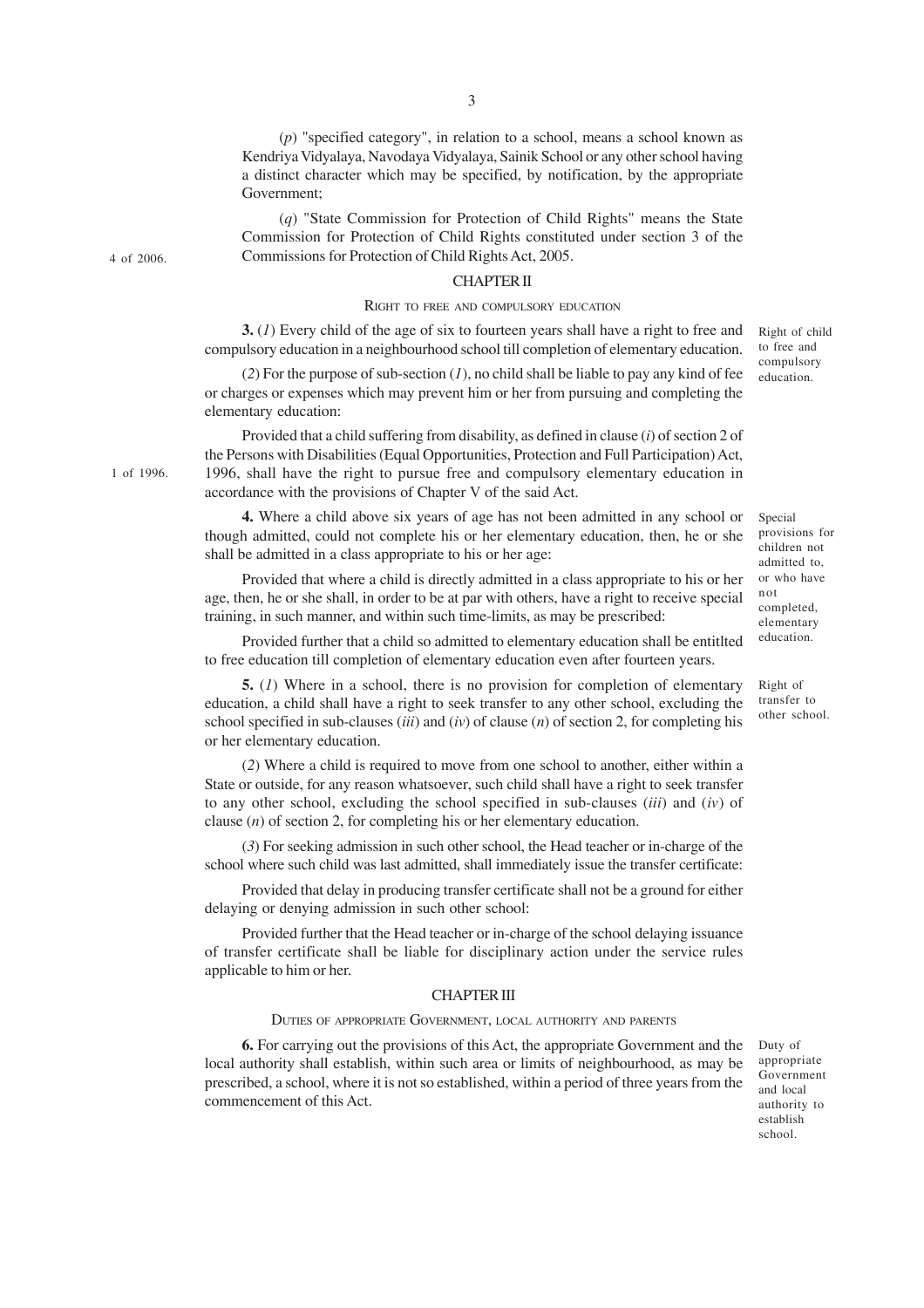Sharing of financial and other responsibilities.

**7.** (*1*) **The Central Government and the State Government shall have concurrent responsibility for providing funds for carrying out the provisions of this Act.**

(*2*) **The Central Government shall prepare the estimates of capital and recurring expenditure for the implementation of the provisions of the Act.**

(*3*) **The Central Government shall provide to the State Governments, as grants-inaid of revenues, such percentage of expenditure referred to in sub-section (***2***) as it may determine, from time to time, in consultation with the State Governments.**

(*4*) **The Central Government may make a request to the President to make a reference to the Finance Commission under sub-clause (***d***) of clause (***3***) of article 280 to examine the need for additional resources to be provided to any State Government so that the said State Government may provide its share of funds for carrying out the provisions of the Act.**

(*5*) **Notwithstanding anything contained in sub-section (***4***), the State Government shall, taking into consideration the sums provided by the Central Government to a State Government under sub-section (***3***), and its other resources, be responsible to provide funds for implementation of the provisions of the Act.**

(*6*) The Central Government shall—

(*a*) develop a framework of national curriculum with the help of academic authority specified under section 29;

(*b*) develop and enforce standards for training of teachers;

(*c*) provide technical support and resources to the State Government for promoting innovations, researches, planning and capacity building.

**8.** The appropriate Government shall—

(*a*) provide free and compulsory elementary education to every child:

Provided that where a child is admitted by his or her parents or guardian, as the case may be, in a school other than a school established, owned, controlled or substantially financed by funds provided directly or indirectly by the appropriate Government or a local authority, such child or his or her parents or guardian, as the case may be, shall not be entitled to make a claim for reimbursement of expenditure incurred on elementary education of the child in such other school.

*Explanation.—*The term "compulsory education" means obligation of the appropriate Government to—

(*i*) provide free elementary education to every child of the age of six to fourteen years; and

(*ii*) ensure compulsory admission, attendance and completion of elementary education by every child of the age of six to fourteen years;

(*b*) ensure availability of a neighbourhood school as specified in section 6;

(*c*) ensure that the child belonging to weaker section and the child belonging to disadvantaged group are not discriminated against and prevented from pursuing and completing elementary education on any grounds;

(*d*) provide infrastructure including school building, teaching staff and learning equipment;

(*e*) provide special training facility specified in section 4;

(*f*) ensure and monitor admission, attendance and completion of elementary education by every child;

(*g*) ensure good quality elementary education conforming to the standards and norms specified in the Schedule;

Duties of appropriate Government.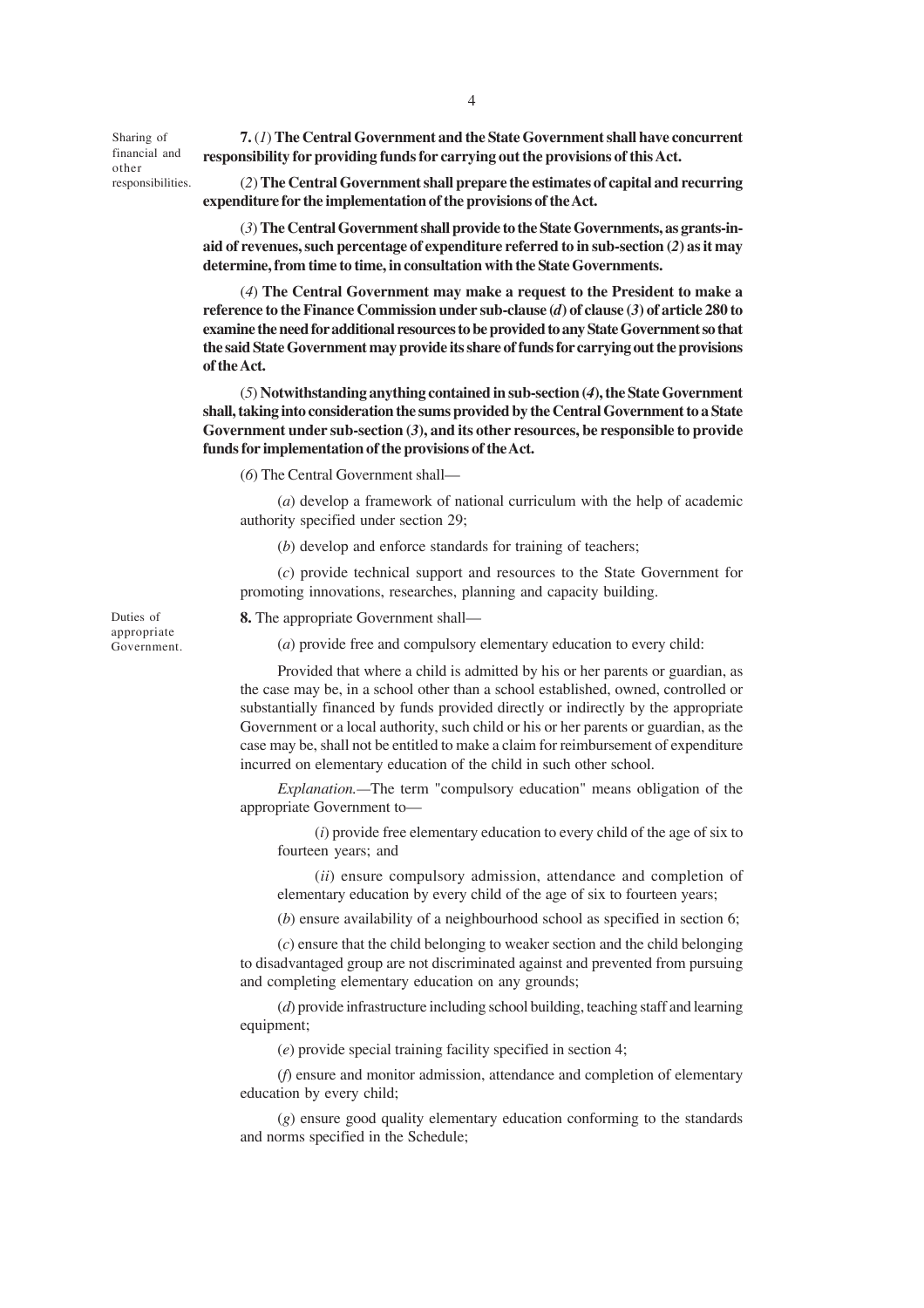(*h*) ensure timely prescribing of curriculum and courses of study for elementary education; and

(*i*) provide training facility for teachers.

**9.** Every local authority shall—

Duties of local authority.

(*a*) provide free and compulsory elementary education to every child:

Provided that where a child is admitted by his or her parents or guardian, as the case may be, in a school other than a school established, owned, controlled or substantially financed by funds provided directly or indirectly by the appropriate Government or a local authority, such child or his or her parents or guardian, as the case may be, shall not be entitled to make a claim for reimbursement of expenditure incurred on elementary education of the child in such other school;

(*b*) ensure availability of a neighbourhood school as specified in section 6;

(*c*) ensure that the child belonging to weaker section and the child belonging to disadvantaged group are not discriminated against and prevented from pursuing and completing elementary education on any grounds;

(*d*) maintain records of children up to the age of fourteen years residing within its jurisdiction, in such manner as may be prescribed;

(*e*) ensure and monitor admission, attendance and completion of elementary education by every child residing within its jurisdiction;

(*f*) provide infrastructure including school building, teaching staff and learning material;

(*g*) provide special training facility specified in section 4;

(*h*) ensure good quality elementary education conforming to the standards and norms specified in the Schedule;

(*i*) ensure timely prescribing of curriculum and courses of study for elementary education;

(*j*) provide training facility for teachers;

(*k*) ensure admission of children of migrant families;

(*l*) monitor functioning of schools within its jurisdiction; and

(*m*) decide the academic calendar.

**10.** It shall be the duty of every parent or guardian to admit or cause to be admitted Duty of his or her child or ward, as the case may be, to an elementary education in the neighbourhood school.

**11.** With a view to prepare children above the age of three years for elementary education and to provide early childhood care and education for all children until they complete the age of six years, the appropriate Government may make necessary arrangement for providing free pre-school education for such children.

#### CHAPTER IV

### RESPONSIBILITIES OF SCHOOLS AND TEACHERS

**12.**  $(I)$  For the purposes of this Act, a school,—

(*a*) specified in sub-clause (*i*) of clause (*n*) of section 2 shall provide free and compulsory elementary education to all children admitted therein;

(*b*) specified in sub-clause (*ii*) of clause (*n*) of section 2 shall provide free and compulsory elementary education to such proportion of children admitted therein as its annual recurring aid or grants so received bears to its annual recurring expenses, subject to a minimum of twenty-five per cent.;

(*c*) specified in sub-clauses (*iii*) and (*iv*) of clause (*n*) of section 2 shall admit in class I, to the extent of at least twenty-five per cent. of the strength of that class, children belonging to weaker section and disadvantaged group in the parents and guardian.

Appropirate Government to provide for pre-school education.

Extent of school's responsibility for free and compulsory education.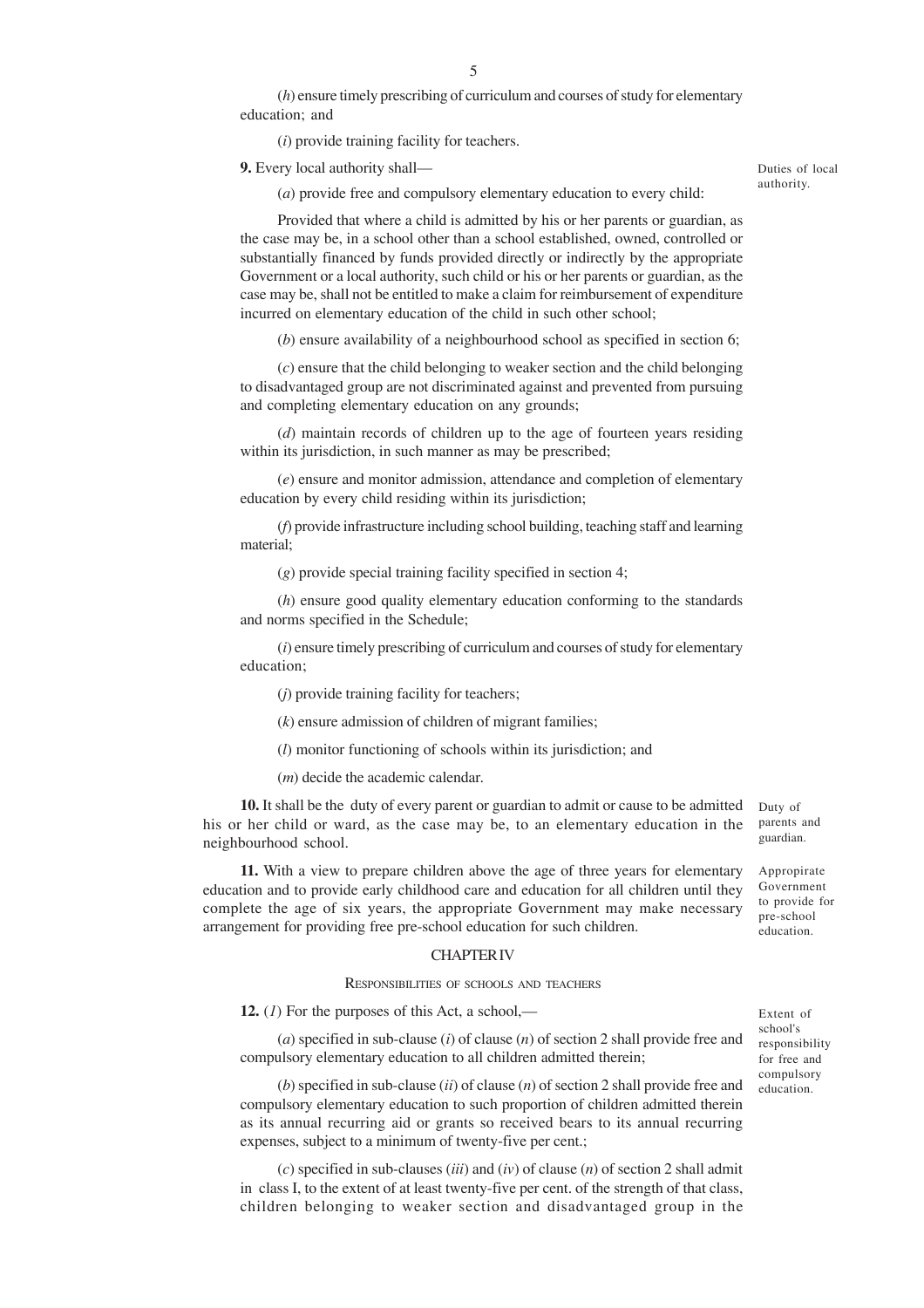neighbourhood and provide free and compulsory elementary education till its completion:

Provided further that where a school specified in clause (*n*) of section 2 imparts pre-school education, the provisions of clauses (*a*) to (*c*) shall apply for admission to such pre-school education.

(*2*) The school specified in sub-clause (*iv*) of clause (*n*) of section 2 providing free and compulsory elementary education as specified in clause (*c*) of sub-section (*1*) shall be reimbursed expenditure so incurred by it to the extent of per-child-expenditure incurred by the State, or the actual amount charged from the child, whichever is less, in such manner as may be prescribed:

Provided that such reimbursement shall not exceed per-child-expenditure incurred by a school specified in sub-clause (*i*) of clause (*n*) of section 2:

Provided further that where such school is already under obligation to provide free education to a specified number of children on account of it having received any land, building, equipment or other facilities, either free of cost or at a concessional rate, such school shall not be entitled for reimbursement to the extent of such obligation.

(*3*) Every school shall provide such information as may be required by the appropriate Government or the local authority, as the case may be.

and subject the child or his or her parents or guardian to any screening procedure.

No capitation fee and screening procedure for admission.

 $(1)$ ,—

(*2*) Any school or person, if in contravention of the provisions of sub-section

**13.** (*1*) No school or person shall, while admitting a child, collect any capitation fee

(*a*) receives capitation fee, shall be punishable with fine which may extend to ten times the capitation fee charged;

(*b*) subjects a child to screening procedure, shall be punishable with fine which may extend to twenty-five thousand rupees for the first contravention and fifty thousand rupees for each subsequent contraventions.

**14.** (*1*) For the purposes of admission to elementary education, the age of a child shall be determined on the basis of the birth certificate issued in accordance with the provisions of the Births, Deaths and Marriages Registration Act, 1886 or on the basis of 6 of 1886. such other document, as may be prescribed. Proof of age for admission.

(*2*) No child shall be denied admission in a school for lack of age proof.

**15.** A child shall be admitted in a school at the commencement of the academic year or within such extended period as may be prescribed:

Provided that no child shall be denied admission if such admission is sought subsequent to the extended period:

Provided further that any child admitted after the extended period shall complete his studies in such manner as may be prescribed by the appropriate Government.

**16.** No child admitted in a school shall be held back in any class or expelled from school till the completion of elementary education.

**17.** (*1*) No child shall be subjected to physical punishment or mental harassment.

(*2*) Whoever contravenes the provisions of sub-section (*1*) shall be liable to disciplinary action under the service rules applicable to such person.

**18.** (*1*) No school, other than a school established, owned or controlled by the appropriate Government or the local authority, shall, after the commencement of this Act, be established or function, without obtaining a certificate of recognition from such authority, by making an application in such form and manner, as may be prescribed.

(*2*) The authority prescribed under sub-section (*1*) shall issue the certificate of recognition in such form, within such period, in such manner, and subject to such conditions, as may be prescribed:

Prohibition of holding back and expulsion.

No denial of admission.

Prohibition of physical punishment and mental harassment to child.

No School to be established without obtaining certificate of recognition.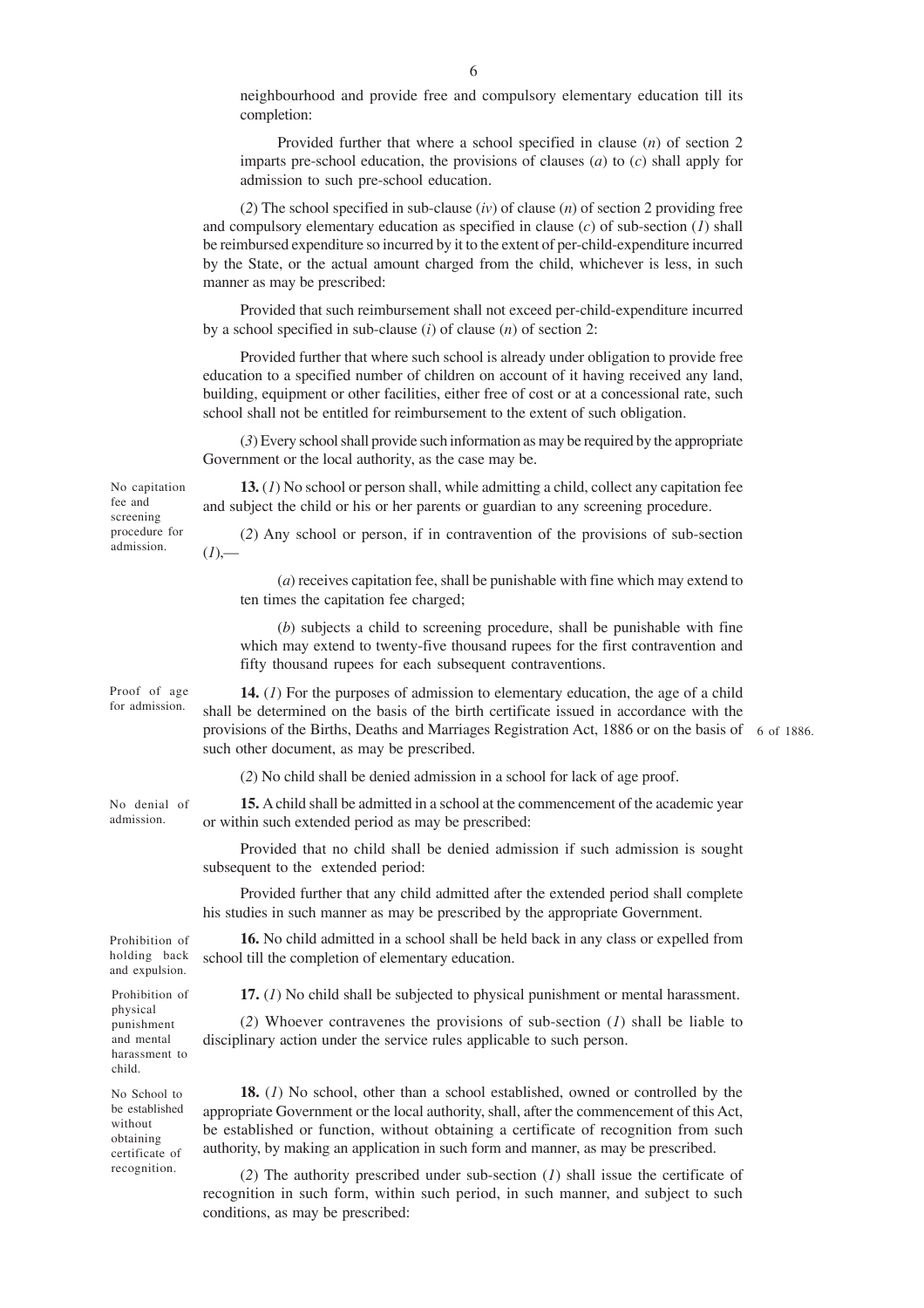Provided that no such recognition shall be granted to a school unless it fulfils norms and standards specified under section 19.

(*3*) On the contravention of the conditions of recognition, the prescribed authority shall, by an order in writing, withdraw recognition:

Provided that such order shall contain a direction as to which of the neighbourhood school, the children studying in the derecognised school, shall be admitted:

Provided further that no recognition shall be so withdrawn without giving an opportunity of being heard to such school, in such manner, as may be prescribed.

(*4*) With effect from the date of withdrawal of the recognition under sub-section (*3*), no such school shall continue to function.

(*5*) Any person who establishes or runs a school without obtaining certificate of recognition, or continues to run a school after withdrawal of recognition, shall be liable to fine which may extend to one lakh rupees and in case of continuing contraventions, to a fine of ten thousand rupees for each day during which such contravention continues.

**19.** (1) No school shall be established or recognised under section 18, unless it Norms and fulfils the norms and standards specified in the Schedule.

standards for school.

(*2*) Where a school established before the commencement of this Act does not fulfil the norms and standards specified in the Schedule, it shall take steps to fulfil such norms and standards at its own expenses, within a period of three years from the date of such commencement.

(*3*) Where a school fails to fulfil the norms and standards within the period specified under sub-section (*2*), the authority prescribed under sub-section (*1*) of section 18 shall withdraw recognition granted to such school in the manner specified under sub-section (*3*) thereof.

(*4*) With effect from the date of withdrawal of recognition under sub-section (*3*), no school shall continue to function.

(*5*) Any person who continues to run a school after the recognition is withdrawn, shall be liable to fine which may extend to one lakh rupees and in case of continuing contraventions, to a fine of ten thousand rupees for each day during which such contravention continues.

20. The Central Government may, by notification, amend the Schedule by adding Power to to, or omitting therefrom, any norms and standards.

**21.** (*1*) A school, other than a school specified in sub-clause (*iv*) of clause (*n*) of section 2, shall constitute a School Management Committee consisting of the elected representatives of the local authority, parents or guardians of children admitted in such school and teachers:

Provided that atleast three-fourth of members of such Committee shall be parents or guardians:

Provided further that proportionate representation shall be given to the parents or guardians of children belonging to disadvantaged group and weaker section.

(*2*) The School Management Committee shall perform the following functions, namely:—

(*a*) monitor the working of the school;

(*b*) prepare and recommend school development plan;

(*c*) monitor the utilisation of the grants received from the appropriate Government or local authority or any other source; and

(*d*) perform such other functions as may be prescribed.

**22.** (*1*) Every School Management Committee, constituted under sub-section (*1*) of section 21, shall prepare a School Development Plan, in such manner as may be prescribed.

School Development Plan.

(*2*) The School Development Plan so prepared under sub-section (*1*) shall be the basis for the plans and grants to be made by the appropriate Government or local authority, as the case may be.

amend Schedule. School Management Committee.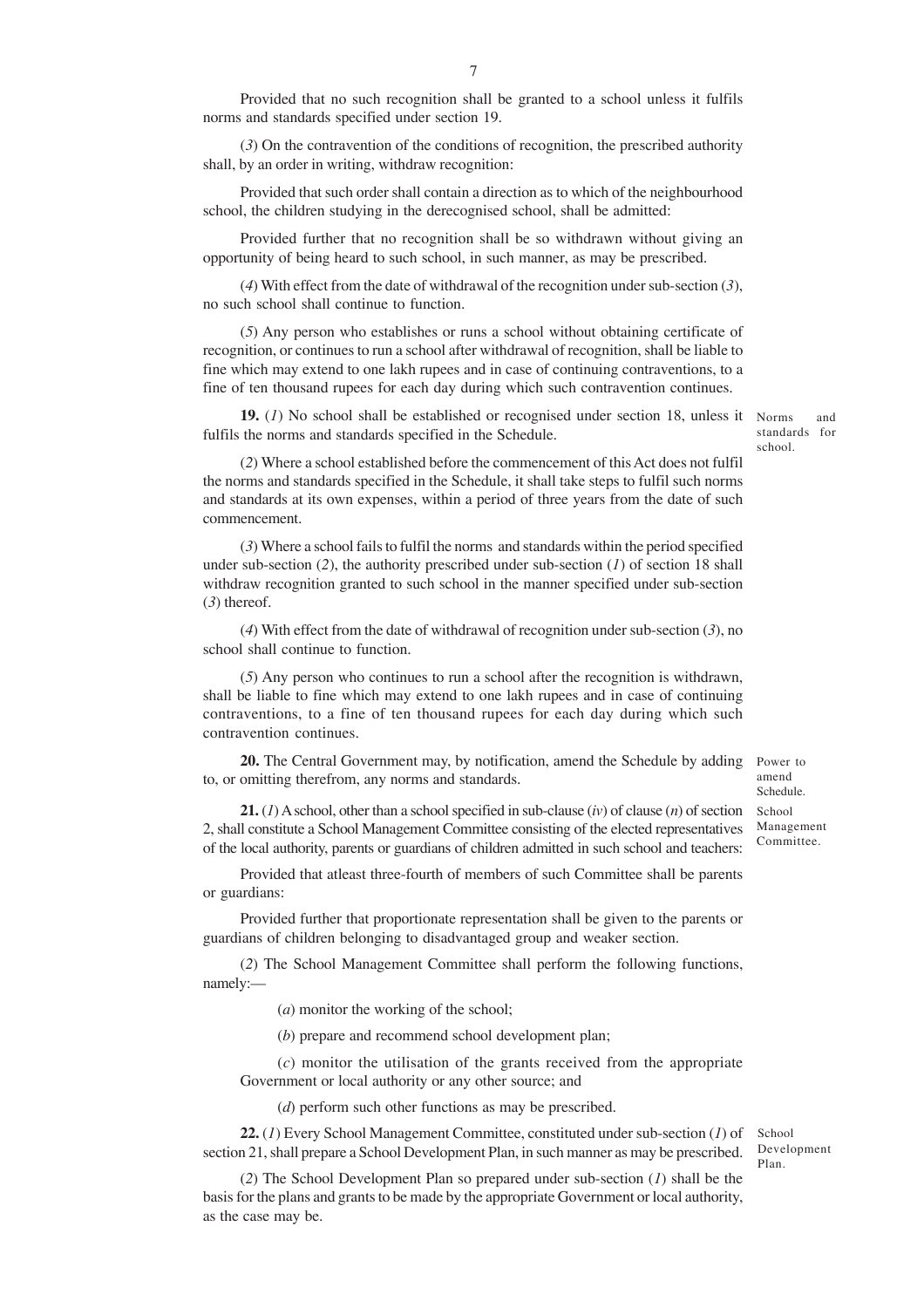Qualifications for appointment and terms and conditions of service of teachers.

**23.** (*1*) Any person possessing such minimum qualifications, as laid down by an academic authority, authorised by the Central Government, by notification, shall be eligible for appointment as a teacher.

(*2*) Where a State does not have adequate institutions offering courses or training in teacher education, or teachers possessing minimum qualifications as laid down under  $sub-section (1)$  are not available in sufficient numbers, the Central Government may, if it deems necessary, by notification, relax the minimum qualifications required for appointment as a teacher, for such period, not exceeding five years, as may be specified in that notification:

Provided that a teacher who, at the commencement of this Act, does not possess minimum qualifications as laid down under sub-section (*1*), shall acquire such minimum qualifications within a period of five years.

(*3*) The salary and allowances payable to, and the terms and conditions of service of, teacher shall be such as may prescribed.

**24.** *(1)* A teacher appointed under sub-section (*1*) of section 23 shall perform the following duties, namely:—

*(a)* maintain regularity and punctuality in attending school;

*(b)* conduct and complete the curriculum in accordance with the provisions of sub-section *(2)* of section 29;

*(c)* complete entire curriculum within the specified time;

*(d)* assess the learning ability of each child and accordingly supplement additional instructions, if any, as required;

*(e)* hold regular meetings with parents and guardians and apprise them about the regularity in attendance, ability to learn, progress made in learning and any other relevant information about the child; and

*(f)* perform such other duties as may be prescribed.

(*2*) A teacher committing default in performance of duties specified in sub-section *(1)*, shall be liable to disciplinary action under the service rules applicable to him or her:

Provided that before taking such disciplinary action, reasonable opportunity of being heard shall be afforded to such teacher.

*(3)* The grievances, if any, of the teacher shall be redressed in such manner as may be prescribed.

**25.** *(1)* Within six months from the date of commencement of this Act, the appropriate Government and the local authority shall ensure that the Pupil-Teacher Ratio, as specified in the Schedule, is maintained in each school.

*(2)* For the purpose of maintaining the Pupil-Teacher Ratio under sub-section *(1)*, no teacher posted in a school shall be made to serve in any other school or office or deployed for any non-educational purpose, other than those specified in section 27.

**26.** The appointing authority, in relation to a school established, owned, controlled or substantially financed by funds provided directly or indirectly by the appropriate Government or by a local authority, shall ensure that vacancy of teacher in a school under its control shall not exceed ten per cent. of the total sanctioned strength.

**27.** No teacher shall be deployed for any non-educational purposes other than the decennial population census, disaster relief duties or duties relating to elections to the local authority or the State Legislatures or Parliament, as the case may be.

**28.** No teacher shall engage himself or herself in private tuition or private teaching activity.

#### CHAPTER V

#### CURRICULUM AND COMPLETION OF ELEMENTARY EDUCATION

Curriculum and evaluation procedure.

**29.** *(1)* The curriculum and the evaluation procedure for elementary education shall be laid down by an academic authority to be specified by the appropriate Government, by notification.

Duties of teachers and redressal of grievances.

## Pupil-Teacher Ratio.

Filling up vacancies of teachers.

Prohibition of deployment of teachers for non-educational purposes.

Prohibition of private tuition by teacher.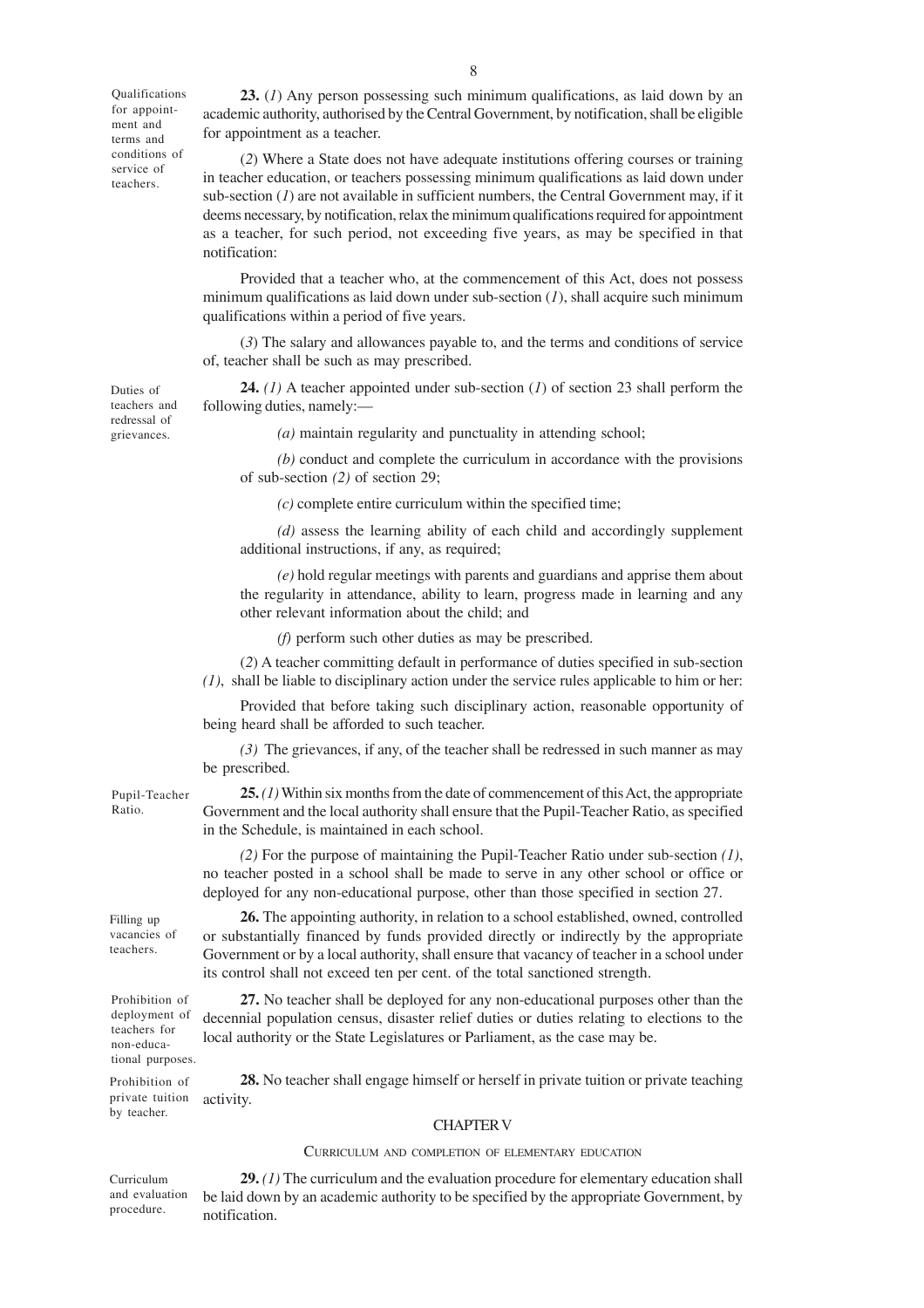*(2)* The academic authority, while laying down the curriculum and the evaluation procedure under sub-section *(1)*, shall take into consideration the following, namely:—

*(a)* conformity with the values enshrined in the Constitution;

*(b)* all round development of the child;

*(c)* building up child's knowledge, potentiality and talent;

*(d)* development of physical and mental abilities to the fullest extent;

*(e)* learning through activities, discovery and exploration in a child friendly and child-centered manner;

*(f)* medium of instructions shall, as far as practicable, be in child's mother tongue;

*(g)* making the child free of fear, trauma and anxiety and helping the child to express views freely;

*(h)* comprehensive and continuous evaluation of child's understanding of knowledge and his or her ability to apply the same.

**30.** *(1)* No child shall be required to pass any Board examination till completion of elementary education.

Examination and completion

(2) Every child completing his elementary education shall be awarded a certificate, certificate. in such form and in such manner, as may be prescribed.

#### CHAPTER VI

#### PROTECTION OF RIGHT OF CHILDREN

**31.** (1) The National Commission for Protection of Child Rights constituted under Monitoring of section 3, or, as the case may be, the State Commission for Protection of Child Rights child's right to constituted under section 17, of the Commissions for Protection of Child Rights Act, 2005, shall, in addition to the functions assigned to them under that Act, also perform the following functions, namely:—

education.

*(a)* examine and review the safeguards for rights provided by or under this Act and recommend measures for their effective implementation;

*(b)* inquire into complaints relating to child's right to free and compulsory education; and

*(c)* take necessary steps as provided under sections 15 and 24 of the said Commissions for Protection of Child Rights Act.

*(2)* The said Commissions shall, while inquiring into any matters relating to child's right to free and compulsory education under clause *(c)* of sub-section *(1)*, have the same powers as assigned to them respectively under sections 14 and 24 of the said Commissions for Protection of Child Rights Act.

*(3)* Where the State Commission for Protection of Child Rights has not been constituted in a State, the appropriate Government may, for the purpose of performing the functions specified in clauses *(a)* to *(c)* of sub-section *(1)*, constitute such authority, in such manner and subject to such terms and conditions, as may be prescribed.

**32.** (1) Notwithstanding anything contained in section 31, any person having any Redressal of grievance relating to the right of a child under this Act may make a written complaint to grievances. the local authority having jurisdiction.

*(2)* After receiving the complaint under sub-section *(1)*, the local authority shall decide the matter as early as possible after affording a reasonable opportunity of being heard to the parties concerned.

*(3)* Any person aggrieved by the decision of the local authority may prefer an appeal to the State Commission for Protection of Child Rights or the authority prescribed under sub-section *(3)* of section 31, as the case may be.

*(4)* The appeal preferred under sub-section *(3)* shall be decided by State Commission for Protection of Child Rights or the authority prescribed under sub-section *(3)* of section 31, as the case may be, as provided under clause *(c)* of sub-section *(1)* of section 31.

4 of 2006.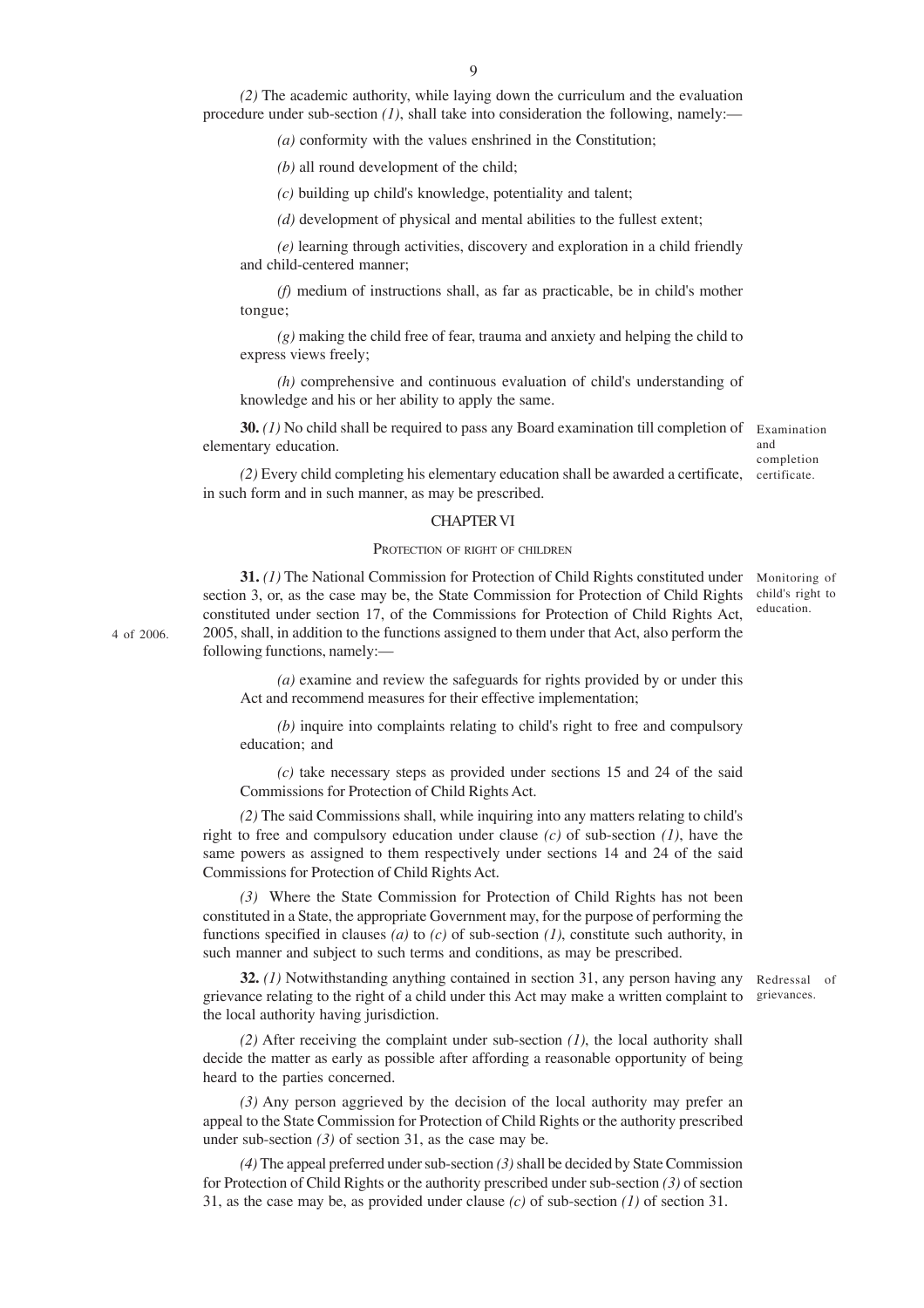Constitution of National Advisory Council.

**33.** *(1)* The Central Government shall constitute, by notification, a National Advisory Council, consisting of such number of Members, not exceeding fifteen, as the Central Government may deem necessary, to be appointed from amongst persons having knowldge and practical experience in the field of elementary education and child development.

*(2)* The functions of the National Advisory Council shall be to advise the Central Government on implementation of the provisions of the Act in an effective manner.

*(3)* The allowances and other terms and conditions of the appointment of Members of the National Advisory Council shall be such as may be prescribed.

#### CHAPTER VII

#### **MISCELLANEOUS**

**34.** *(1)* The Central Government may issue guidelines and give such directions to the appropriate Government or, as the case may be, the local authority, as it deems fit for the purposes of implementation of the provisions of this Act.

*(2)* The appropriate Government may issue guidelines and give such directions, as it deems fit, to the local authority or the School Management Committee regarding implementation of the provisions of this Act.

*(3)* The local authority may issue guidelines and give such directions, as it deems fit, to the School Management Committee regarding implementation of the provisions of this Act.

**35.** No prosecution for offences punishable under sub-section *(2)* of section 13, sub-section *(5)* of section 18 and sub-section *(5)* of section 19 shall be instituted except with the previous sanction of an officer authorised in this behalf, by the appropriate Government, by notification.

**36.** No suit or other legal proceeding shall lie against the Central Government, the State Government, the National Commission for Protection of Child Rights, the State Commission for Protection of Child Rights, the local authority, the School Management Committee or any person, in respect of anything which is in good faith done or intended to be done, in pursuance of this Act, or any rules or order made thereunder.

**37.** *(1)* The appropriate Government may, by notification, make rules, for carrying out the provisions of this Act.

*(2)* In particular, and without prejudice to the generality of the foregoing powers, such rules may provide for all or any of the following matters, namely:—

*(a)* the manner of giving special training and the time-limit thereof, under first proviso to section 4;

*(b)* the area or limits for establishment of a neighbourhood school, under section 6;

*(c)* the manner of maintenance of records of children up to the age of fourteen years, under clause *(d)* of section 9;

*(d)* the manner and extent of reimbursement of expenditure, under sub-section *(2)* of section 12;

*(e)* any other document for determining the age of child under sub-section *(1)* of section 14;

*(f)* the extended period for admission and the manner of completing study if admitted after the extended period, under section 15;

*(g)* the authority, the form and manner of making application for Certificate of Recognition, under sub-section *(1)* of section 18;

*(h)* the form, the period, the manner and the conditions for issuing Certificate of Recognition, under sub-section *(2)* of section 18;

*(i)* the manner of giving opportunity of hearing under second proviso to sub-section (*3*) of section 18;

Power to issue directions.

Protection of action taken in good faith.

Previous sanction for prosecution.

Power of appropriate Government to make rules.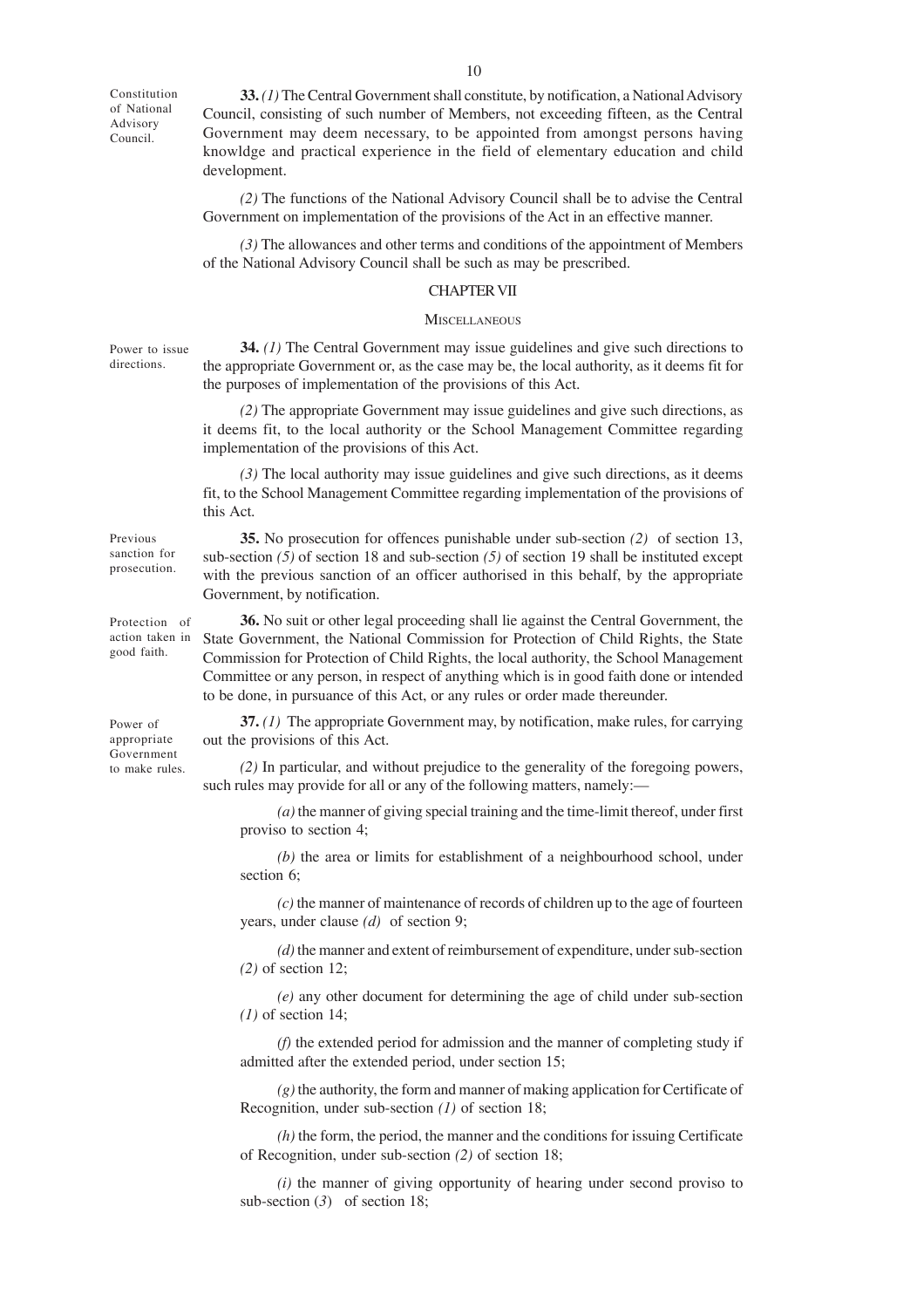*(j)* the other functions to be performed by School Management Committee under clause *(d)* of sub-section *(2)* of section 21;

*(k)* the manner of preparing School Development Plan under sub-section *(1)* of section 22;

*(l)* the salary and allowances payable to, and the terms and conditions of service of, teacher, under sub-section *(3)* of section 23;

*(m)* the duties to be performed by the teacher under clause (*f*) of sub-section *(1)* of section 24;

*(n)* the manner of redressing grievances of teachers under sub-section *(3)* of section 24;

*(o)* the form and manner of awarding certificate for completion of elementary education under sub-section *(2)* of section 30;

*(p)* the authroity, the manner of its constitution and the terms and conditions thereto, under sub-section *(3)* of section 31;

*(q)* the allowances and other terms and conditions of appointment of Members of the National Advisory Council under sub-section *(3)* of section 33.

*(3)* Every rule made under this Act and every notification issued under sections 20 and 23 by the Central Government shall be laid, as soon as may be after it is made, before each House of Parliament, while it is in session, for a total period of thirty days which may be comprised in one session or in two or more successive sessions, and if, before the expiry of the session immediately following the session or the successive sessions aforesaid, both Houses agree in making any modification in the rule or notification or both Houses agree that the rule or notification should not be made, the rule or notification shall thereafter have effect only in such modifed form or be of no effect, as the case may be; so, however, that any such modification or annulment shall be without prejudice to the validity of anything previously done under that rule or notification.

*(4)* Every rule or notification made by the State Government under this Act shall be laid, as soon as may be after it is made, before the State Legislatures.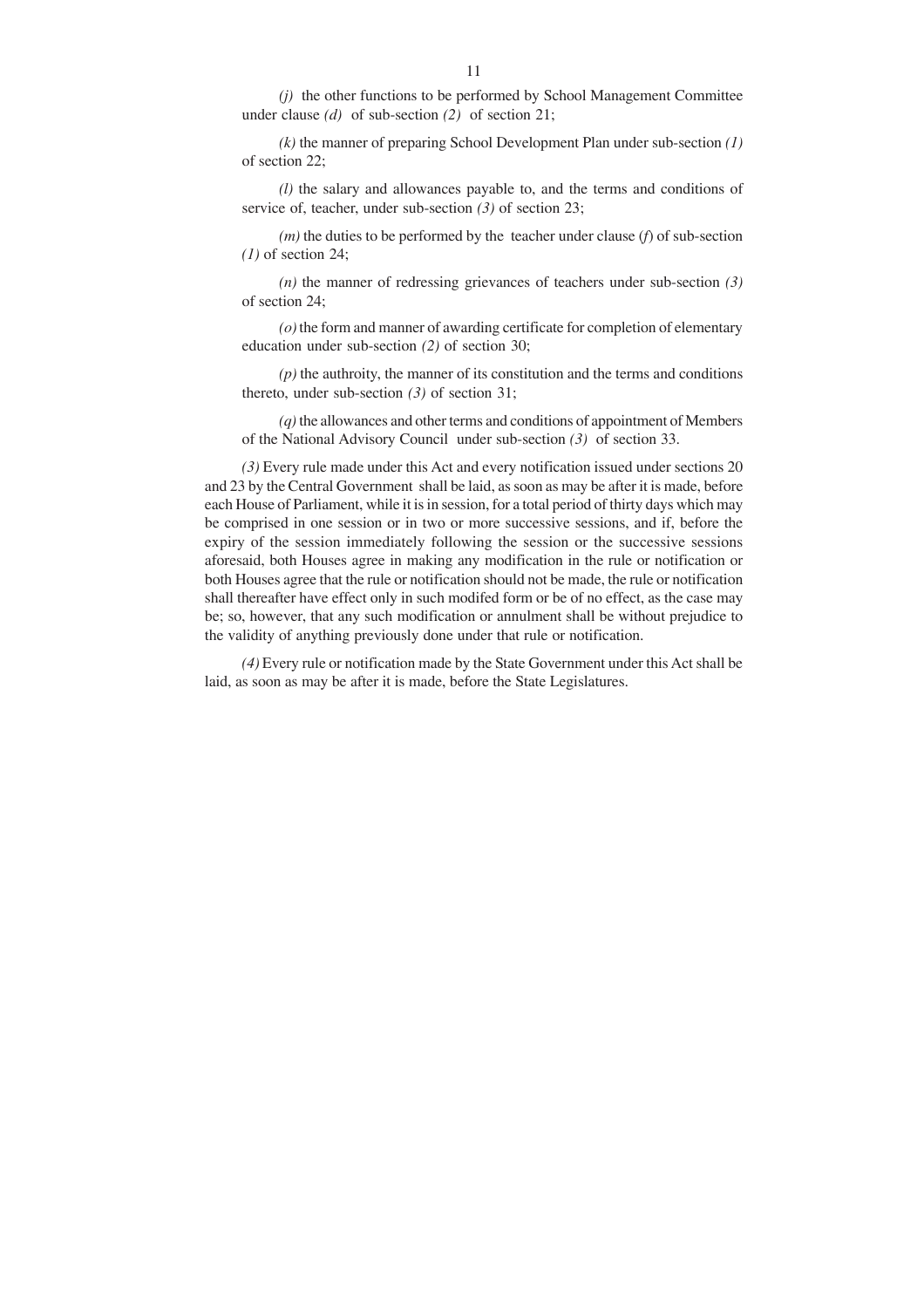## THE SCHEDULE

## (*See* sections 19 and 25)

NORMS AND STANDARDS FOR A SCHOOL

| Sl. No.<br>Item |                                             | Norms and Standards                                                                                     |                                                                                                                           |  |
|-----------------|---------------------------------------------|---------------------------------------------------------------------------------------------------------|---------------------------------------------------------------------------------------------------------------------------|--|
| 1.              | Number of teachers:                         |                                                                                                         |                                                                                                                           |  |
|                 | ( <i>a</i> ) For first class to fifth class | Admitted children                                                                                       | Number of teachers                                                                                                        |  |
|                 |                                             | Up to Sixty                                                                                             | Two                                                                                                                       |  |
|                 |                                             | Between sixty-one to<br>ninety                                                                          | Three                                                                                                                     |  |
|                 |                                             | Between Ninety-one to Four<br>one hundred and<br>twenty                                                 |                                                                                                                           |  |
|                 |                                             | Between One hundred Five<br>and twenty-one to two<br>hundred                                            |                                                                                                                           |  |
|                 |                                             | Above One hundred<br>and fifty children                                                                 | Five plus one Head-<br>teacher                                                                                            |  |
|                 |                                             | Above Two hundred<br>children                                                                           | Pupil-Teacher Ratio<br>(excluding Head-<br>teacher) shall not<br>exceed forty.                                            |  |
|                 | $(b)$ For sixth class to eighth<br>class    | $for-$                                                                                                  | (1) At least one teacher per class so that<br>there shall be at least one teacher each                                    |  |
|                 |                                             |                                                                                                         | (i) Science and Mathematics;                                                                                              |  |
|                 |                                             | (ii) Social Studies;                                                                                    |                                                                                                                           |  |
|                 |                                             | ( <i>iii</i> ) Languages.                                                                               |                                                                                                                           |  |
|                 |                                             | children.                                                                                               | (2) At least one teacher for every thirty-five                                                                            |  |
|                 |                                             | one hundred-                                                                                            | (3) Where admission of children is above                                                                                  |  |
|                 |                                             | $(i)$ a full time head-teacher;                                                                         |                                                                                                                           |  |
|                 |                                             |                                                                                                         | (ii) part time instructors for-<br>(A) Art Education;                                                                     |  |
|                 |                                             |                                                                                                         |                                                                                                                           |  |
|                 |                                             |                                                                                                         | (B) Health and Physical Education;                                                                                        |  |
|                 |                                             |                                                                                                         | (C) Work Education.                                                                                                       |  |
| 2.              | <b>Building</b>                             |                                                                                                         | All-weather building consisting of-                                                                                       |  |
|                 |                                             | at least one class-room for every teacher<br>(i)<br>and an office-cum-store-cum-Head teacher's<br>room; |                                                                                                                           |  |
|                 |                                             | (ii) barrier-free access;                                                                               | ( <i>iii</i> ) separate toilets for boys and girls;<br>(iv) safe and adequate drinking water facility<br>to all children; |  |
|                 |                                             |                                                                                                         |                                                                                                                           |  |
|                 |                                             |                                                                                                         |                                                                                                                           |  |
|                 |                                             | $(v)$ a kitchen where mid-day meal is cooked in<br>the school:                                          |                                                                                                                           |  |
|                 |                                             | (vi) Playground;                                                                                        |                                                                                                                           |  |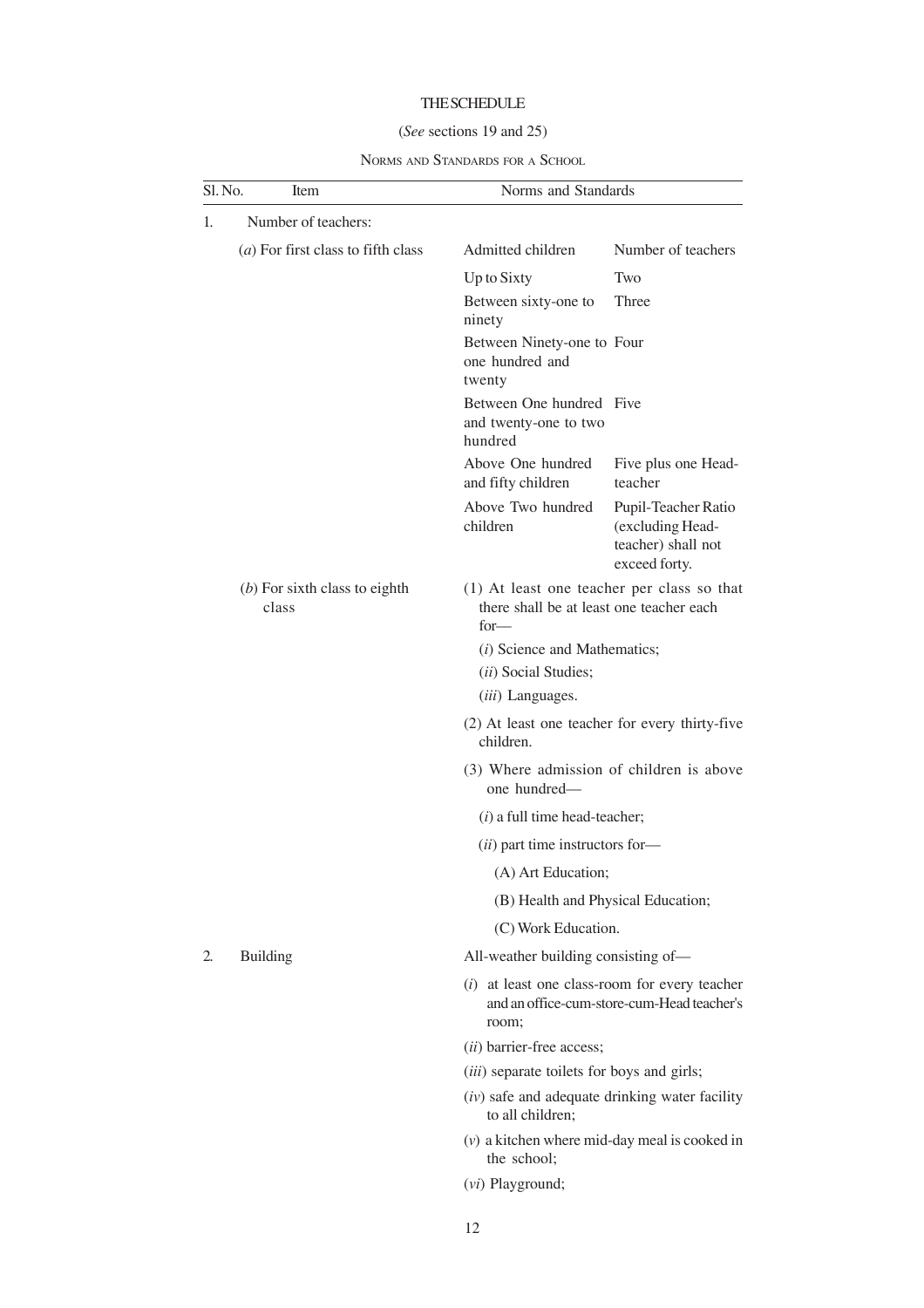days/instructional hours in an fifth class;

hours per week for the teacher

sports equipment

- (*vii*) arrangements for securing the school building by boundary wall or fencing.
- 3. Minimum number of working (*i*) two hundred working days for first class to
	- academic year (*ii*) two hundred and twenty working days for sixth class to eighth class;
		- (*iii*) eight hundred instructional hours per academic year for first class to fifth class;
		- (*iv*) one thousand instructional hours per academic year for sixth class to eighth class.

4. Minimum number of working forty-five teaching plus preparation hours.

5. Teaching learning equipment Shall be provided to each class as required.

6. Library There shall be a library in each school providing newspaper, magazines and books on all subjects, including story-books.

7. Play material, games and Shall be provided to each class as required.

13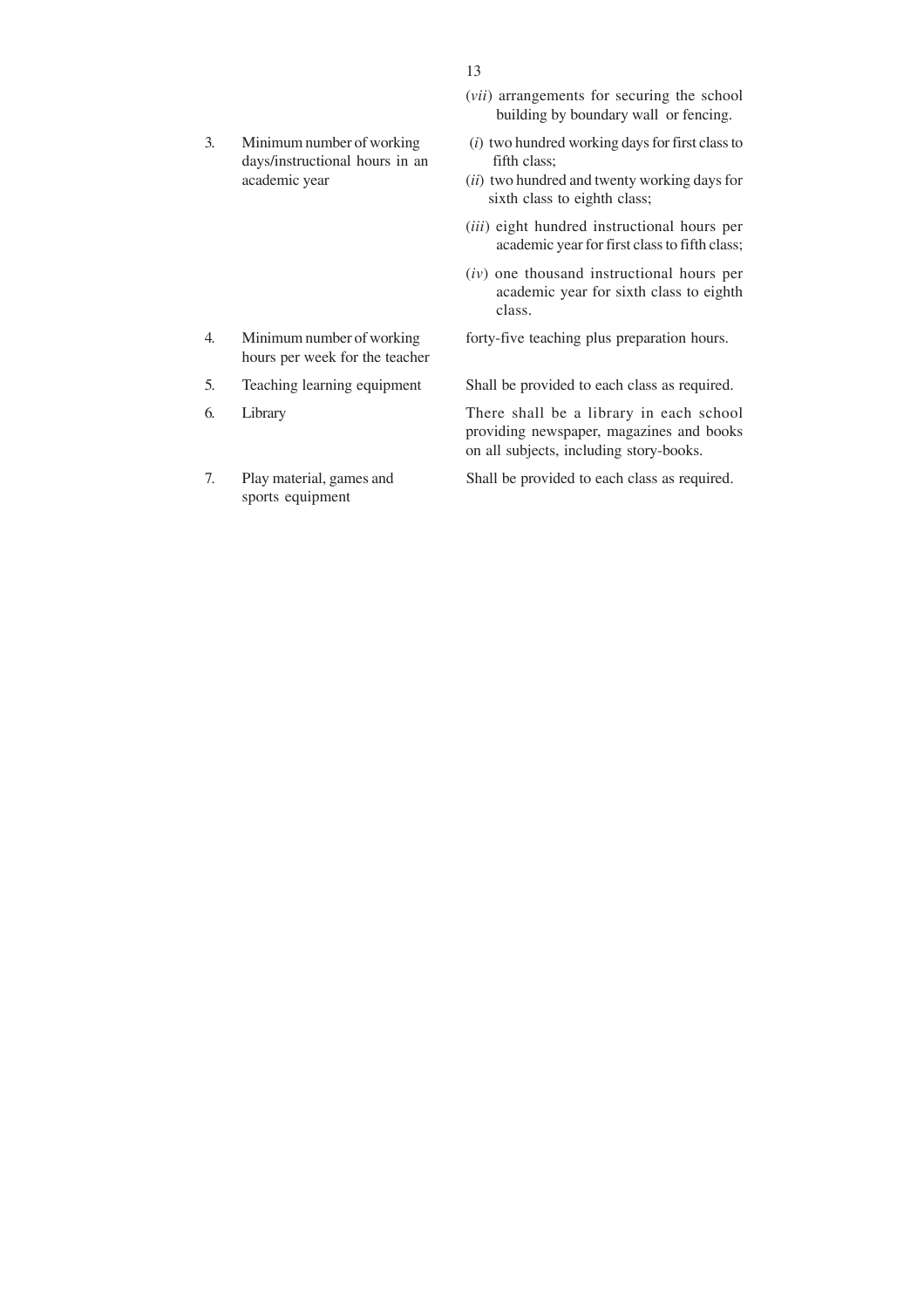#### STATEMENT OF OBJECTS AND REASONS

The crucial role of universal elementary education for strengthening the social fabric of democracy through provision of equal opportunities to all has been accepted since inception of our Republic. The Directive Principles of State Policy enumerated in our Constitution lays down that the State shall provide free and compulsory education to all children up to the age of fourteen years. Over the years there has been significant spatial and numerical expansion of elementary schools in the country, yet the goal of universal elementary education continues to elude us. The number of children, particularly children from disadvantaged groups and weaker sections, who drop out of school before completing elementary education, remains very large. Moreover, the quality of learning achievement is not always entirely satisfactory even in the case of children who complete elementary education.

2. Article 21A, as inserted by the Constitution (Eighty-sixth Amendment) Act, 2002, provides for free and compulsory education of all children in the age group of six to fourteen years as a Fundamental Right in such manner as the State may, by law, determine.

3. Consequently, the Right of Children to Free and Compulsory Education Bill, 2008, is proposed to be enacted which seeks to provide,—

(a) that every child has a right to be provided full time elementary education of satisfactory and equitable quality in a formal school which satisfies certain essential norms and standards;

(b) 'compulsory education' casts an obligation on the appropriate Government to provide and ensure admission, attendance and completion of elementary education;

(c) 'free education' means that no child, other than a child who has been admitted by his or her parents to a school which is not supported by the appropriate Government, shall be liable to pay any kind of fee or charges or expenses which may prevent him or her from pursuing and completing elementary education;

(d) the duties and responsibilities of the appropriate Governments, local authorities, parents, schools and teachers in providing free and compulsory education; and

(e) a system for protection of the right of children and a decentralized grievance redressal mechanism.

4. The proposed legislation is anchored in the belief that the values of equality, social justice and democracy and the creation of a just and humane society can be achieved only through provision of inclusive elementary education to all. Provision of free and compulsory education of satisfactory quality to children from disadvantaged and weaker sections is, therefore, not merely the responsibility of schools run or supported by the appropriate Governments, but also of schools which are not dependent on Government funds.

5. It is, therefore, expedient and necessary to enact a suitable legislation as envisaged in article 21-A of the Constitution.

6. The Bill seeks to achieve this objective.

*The* 2*nd December*, 2008.

NEW DELHI; ARJUN SINGH.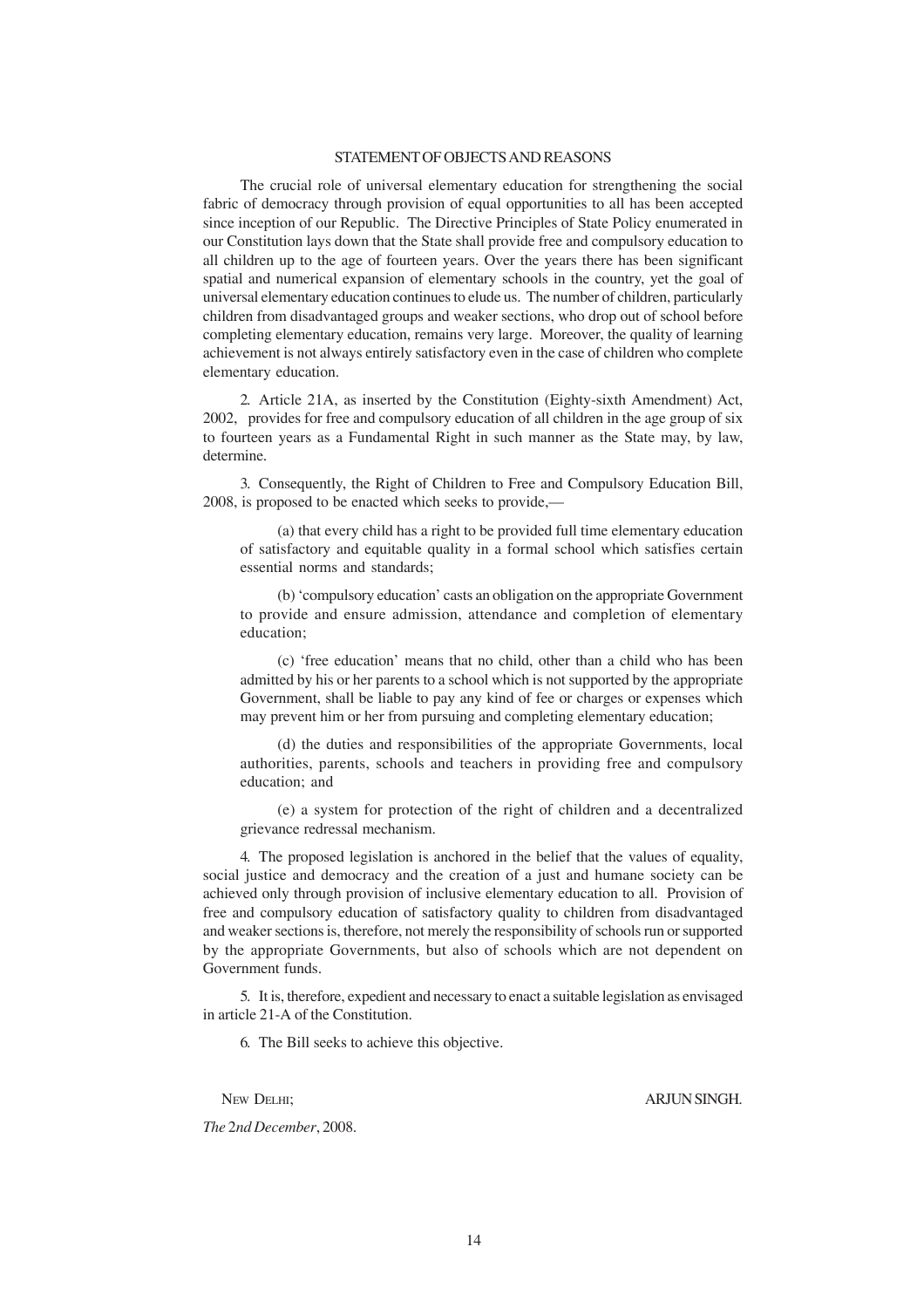### *Notes on clauses*

*Clause* 2 seeks to define various words and expressions used in the Bill.

*Clause* 3 provides for every child of the age of six to fourteen years, the right to free and compulsory education in a neighbourhood school till the completion of elementary education.

*Clause* 4 seeks to provide for children above six years, who have either not been admitted to any school or, admitted but could not complete elementary education, the right to be admitted to a class appropriate to his or her age for completing elementary education and also special training to enable such children to be at par with other children and also making said children entitled for free education till completion of their elementary education, even after fourteen years.

*Clause* 5 seeks to provide a child, the right to seek transfer from one school to another, either within a State or outside and for immediate issue of transfer certificate to such child and also for liability for disciplinary action against the in-charge of the school delaying issuance of transfer certificate.

*Clause* 6 provides for the establishment of a school in every neighbourhood.

*Clause* 7 seeks to provide for financial and other responsibilities of the Central Government and the State Governments and for developing by the Central Government of a national curriculum and the standards for training of teachers.

*Clause* 8 provides for the duties of the appropriate Governments.

*Clause* 9 seeks to provide for the duties of the local authorities.

*Clause* 10 provides for the duty of parents and guardian.

*Clause* 11 seeks to provide for making necessary arrangements for pre-school education by appropriate Governments.

*Clause* 12 provides for the responsibility of schools for providing free and compulsory education.

*Clause* 13 provides for prohibition of capitation fee and screening procedure and for punishment for contravention of these provisions.

*Clause* 14 seeks to provide for proof of age of a child and for non-denial of admission in absence thereof.

*Clause* 15 provides for prohibiting schools from denying admission to a child, irrespective of the time in the academic year.

*Clause* 16 seeks to provide for prohibiting the holding back in any class or expelling a child from school till the competition of elementary education.

*Clause* 17 provides for prohibition of physical punishment or mental harassment of any child.

*Clause* 18 seeks to provide for issuance of a Certificate of Recognition for establishing a school and for withdrawal of said recognition and also for imposition of fine for contravention.

*Clause* 19 provides for fulfilment of norms and standards by schools for recognition, withdrawal of recognition and imposition of fine in case of contravention.

*Clause* 20 seeks to provide for amendment of Schedule.

*Clause* 21 seeks to provide for constitution and functions of a School Management Committee.

*Clause* 22 seeks to provide for preparation of a School Development Plan by the School Management Committee.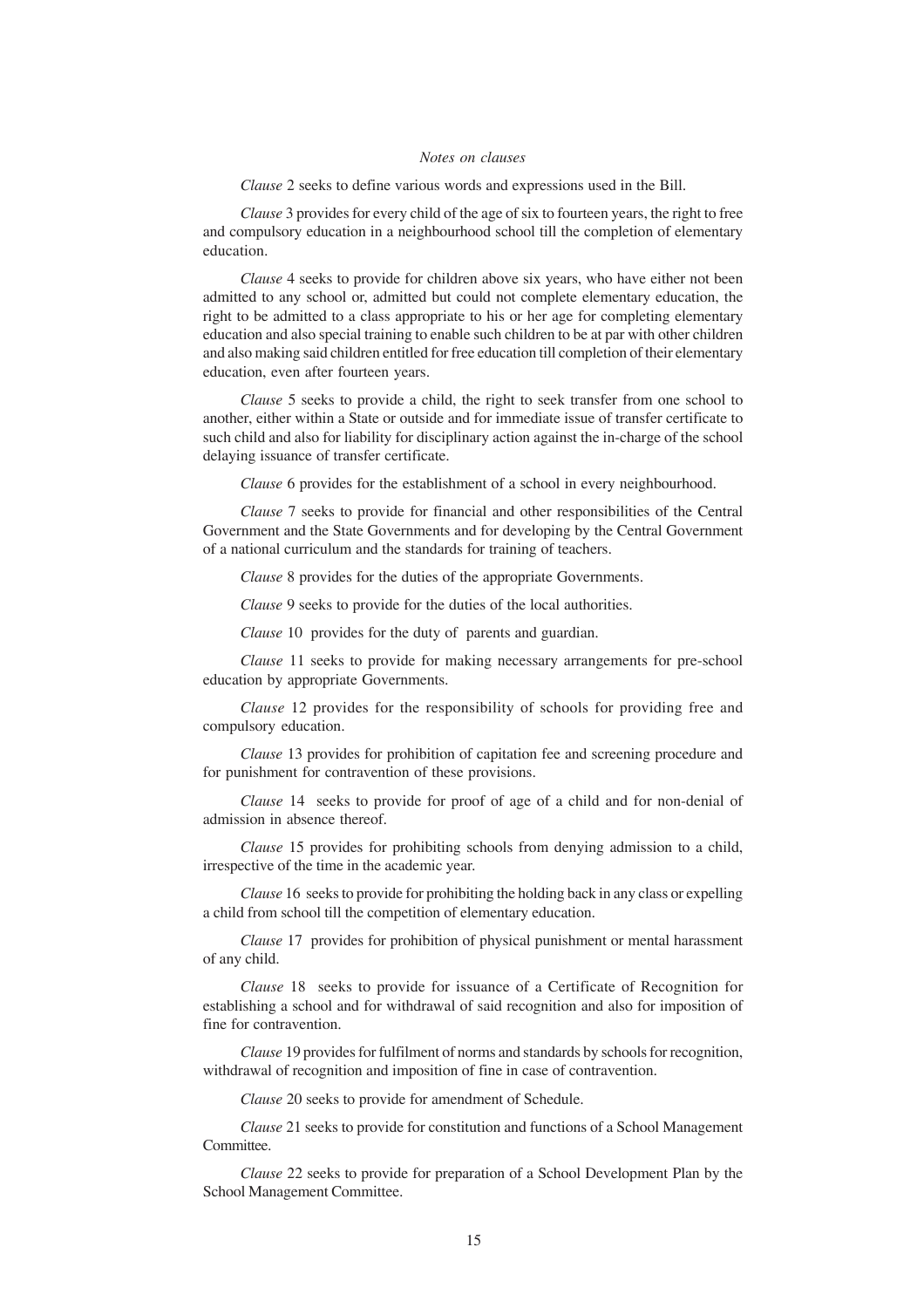*Clause* 23 seeks to provide for qualifications and terms and conditions of service of teachers.

*Clause* 24 seeks to provide for duties of teachers, disciplinary action against them and redressal of their grievances.

*Clause* 25 seeks to provide for maintenance of pupil-teacher ratio by appropriate Governments and local authority.

*Clause* 26 seeks to provide for filling up of vacancies of teachers in schools.

*Clause* 27 provides for prohibition of deployment of teachers for non-educational purposes, except for decennial population census, disaster relief, elections to local authority, State Legislature and Parliament.

*Clause* 28 seeks to provide for prohibition of private tuition by teachers.

*Clause* 29 provide for curriculum and evaluation procedure for elementary education to be laid down by an academic authority.

*Clause* 30 seeks to provide for prohibition of requiring any child to pass examinations till completion of elementary education and for issuance of a certificate of completion of elementary education.

*Clause* 31 provides for certain additional functions and powers of the National and State Commissions for Protection of Child Rights to be performed in pursuance of the provisions of this Bill.

*Clause* 32 seeks to provide for a mechanism for redressal of grievances relating to rights of the child under the proposed legislation.

*Clause* 33 seeks to provide for constitution of a National Advisory Council to give expert advice to the Central Government on implementation of provisions of the proposed legislation.

*Clause* 34 seeks to provide for the issuance of guidelines and directions by the Central Government, appropriate Government and local authority for implementation of the provisions of the proposed legislation.

*Clause* 35 provides for previous sanction of an authorised officer for prosecution of offences.

*Clause* 36 seeks to provide for protection, against any legal suit or proceedings, to appropriate Government, local authority, school management committee or any person for any action taken in good faith.

*Clause* 37 provide for the powers of appropriate Government to make rules and for laying of rules and notifications.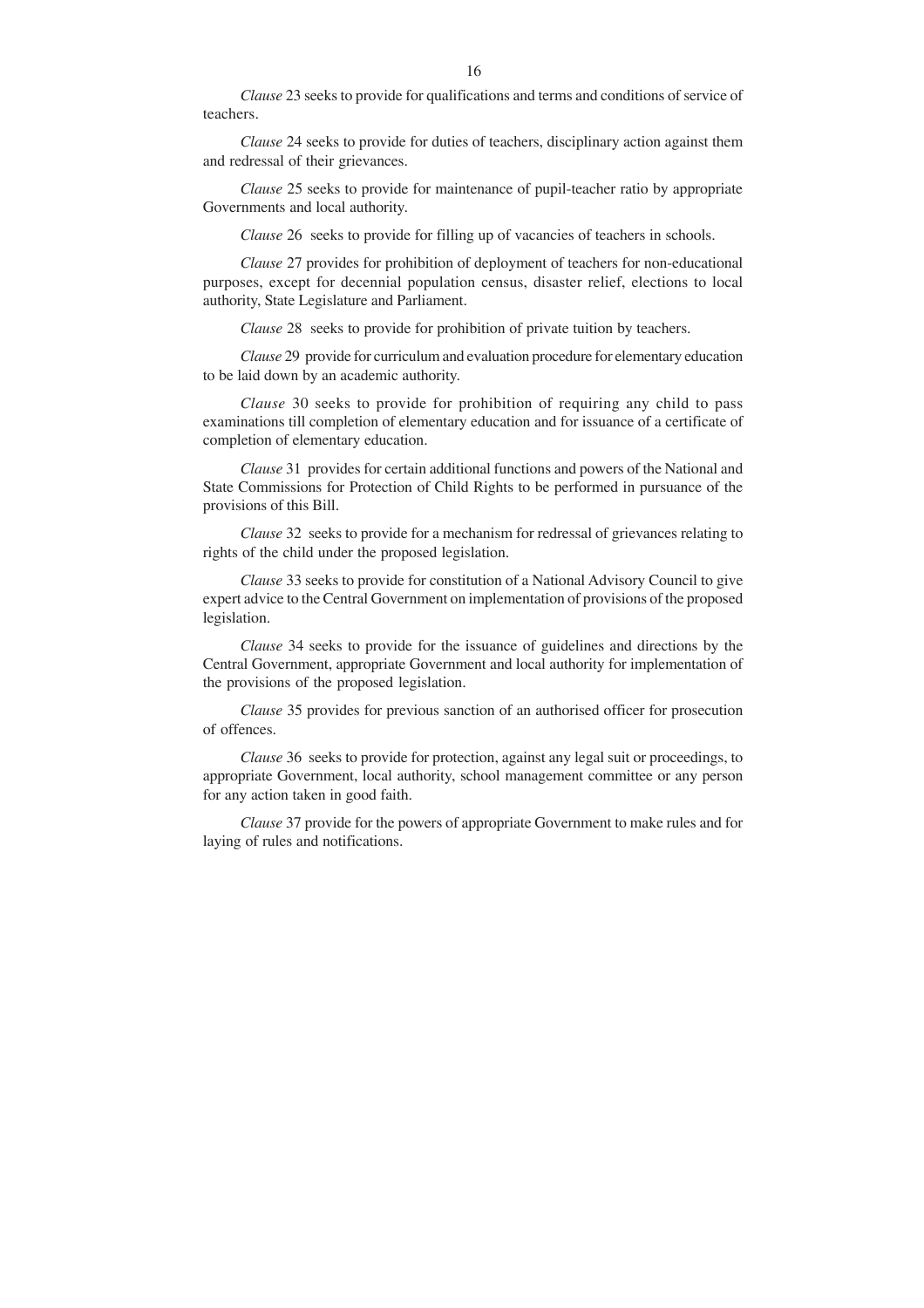## FINANCIAL MEMORANDUM

Clause 7 of the Bill provides that the Central Government and the State Government shall make available the funds for carrying out its provisions.

The Central Government shall prepare the estimates of capital and recurring expenditure and provide to the State Governments, as grants-in-aid of revenues, such percentage of expenditure as it may determine from time to time, in consultation with State Governments. In addition, it stipulates that the Central Government may make a request to the President to make a reference to the Finance Commission under sub-clause (d) of clause (3) of article 280 to examine the need for additional resources to be provided to any State Government so that the said State Government may provide its share of funds for carrying out the provisions of the enactment.

It is not possible to quantify the financial requirement on this account at this stage. However, the expenditure on provision of funds by the Central Government would be met from the Consolidated Fund of India through annual budgetary provision under the Department of School Education and Literacy, Ministry of Human Resource Development.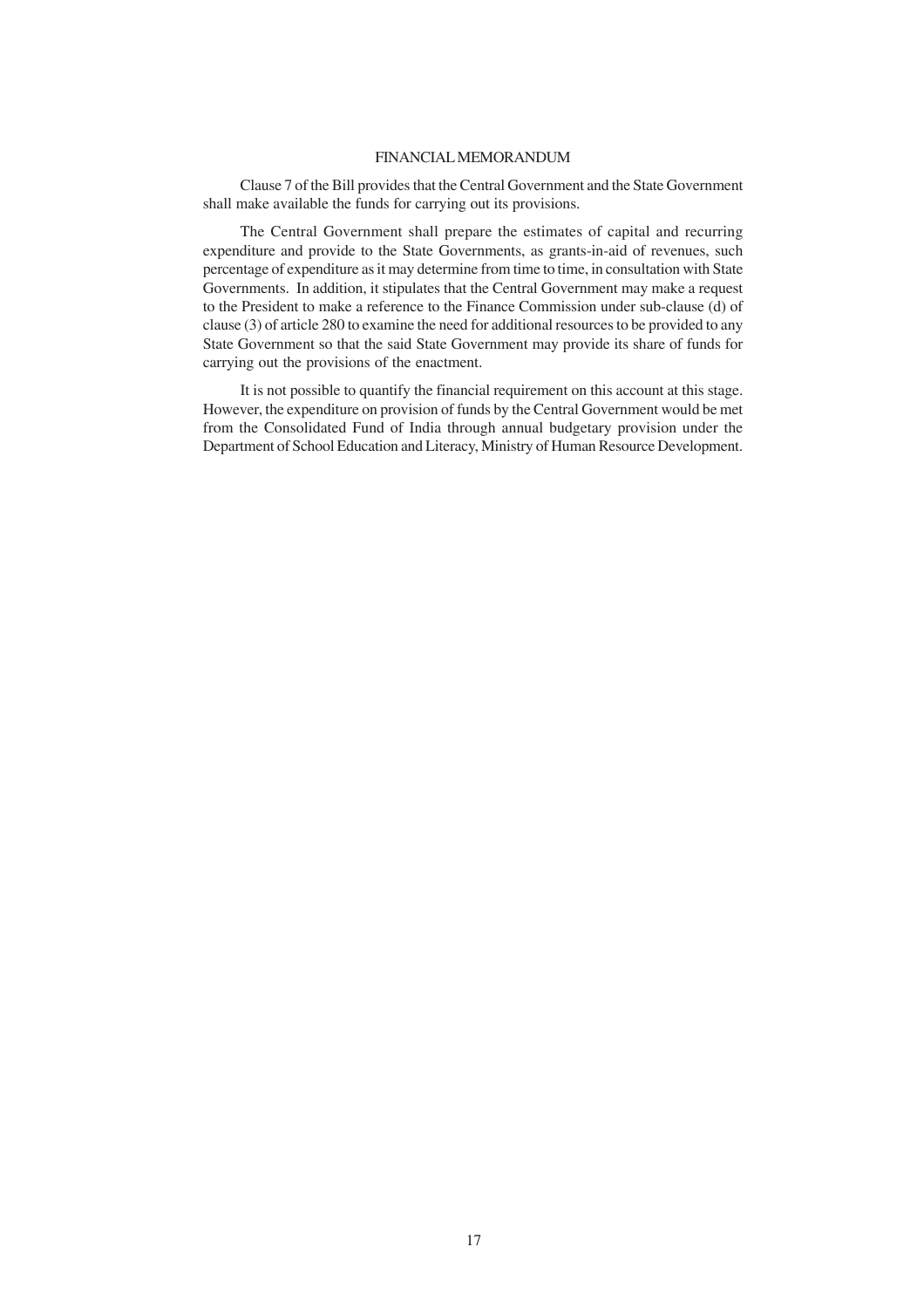#### MEMORANDUM REGARDING DELEGATED LEGISLATION

Clause 4 of the Bill empowers the appropriate Government to make rules to provide for the manner of giving special training to a child who is directly admitted in a class appropriate to his age in order to be at par with others and the time-limit of such training.

Clause 6 empowers the appropriate Government to provide for the area or limits within which a school in every neighbourhood shall be established.

Item (d) of clause 9 empowers the appropriate Government to make rules to provide for the manner of maintenance of records of children up to the age of 14 years residing within the jurisdiction of a local authority.

Sub-clause (2) of clause 12 empowers the appropriate Government to make rules to provide for the manner of reimbursement of expenditure to the school.

Sub-clause (1) of clause 14 empowers the appropriate Government to make rules to provide for other documents for determining the age of the child.

Clause 15 empowers the appropriate Government to make rules to provide for the extended period for admission of a child in a school and the manner of completing his studies if admitted after the extended period.

Sub-clause (1) of clause 18 empowers the appropriate Government to make rules to provide for the authority, the period, the form and manner of making application for obtaining a certificate of recognition of a school other than school established, owned or controlled by the appropriate Government or the local authority.

Sub-clause (2) of said clause empowers the appropriate Government to provide for the form, period and the manner and the conditions for issuing certificate of recognition.

Further sub-clause (3) of said clause empowers the appropriate Government to provide for the manner of giving opportunity of hearing before withdrawing the recognition.

Item (d) of sub-clause (2) of clause 21 empowers the appropriate Government to make rules to specify the functions to be performed by School Management Committee.

Sub-clause (1) of clause 22 empowers the appropriate Government to make rules to provide for the manner of preparing school development plan.

Sub-clause (2) of clause 23 empowers the appropriate Government to make rules to provide for the salary and allowances payable to, and the terms and conditions of, the service of teachers.

Sub-clause (1) of clause 24 empowers the appropriate Government to make rules to provide for the duties to be performed by the teachers.

Further sub-clause (3) of the said clause empowers the appropriate Government to provide for the manner of redressing the grievances of teachers.

Sub-clause (2) of clause 30 empowers the appropriate Government to make rules to provide for the form and manner of awarding certificate for completion of elementary education.

Sub-clause (3) of clause 31 empowers the appropriate Government to make rules to provide for the authority, the manner of its constitution and the terms and conditions subject to which such authority shall be constituted.

Sub-clause (3) of clause 33 empowers the appropriate Government to make rules to provide for the allowances and other terms and conditions of appointment of members of the National Advisory Council.

The matters for which the rules may be made are matters of procedure and administrative details and it is not possible to provide for them all in the Bill. The delegation of legislative power is, therefore, of a normal character.